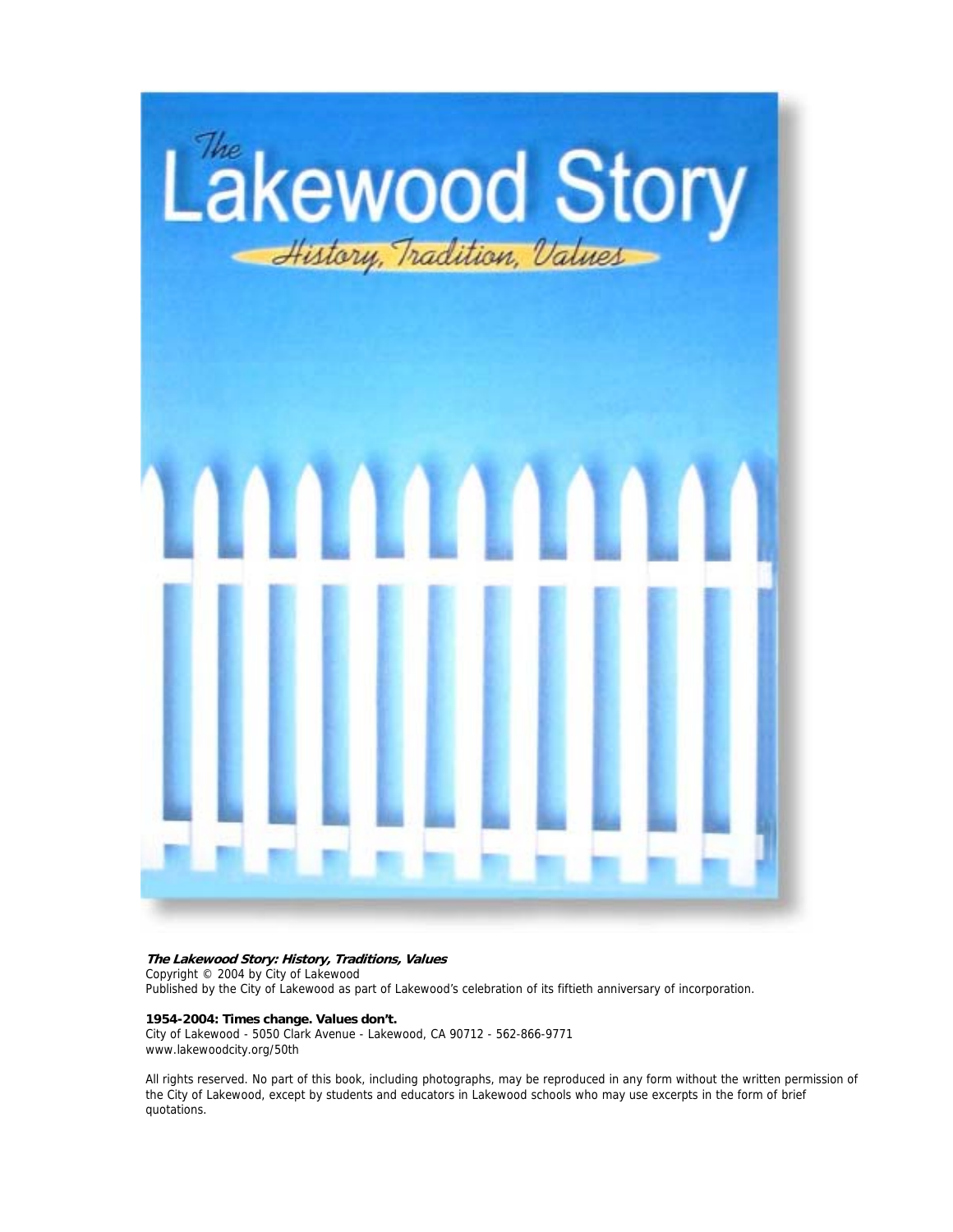**Kid City.** The average block in the new city of Lakewood in 1959 could have had as many as a hundred young people under the age of eighteen. Wherever parents looked, they saw kids filled with restless energy. Lakewood's civic traditions began with efforts to focus all this "kid power" into sports and recreation programs that would help families cope. As these "original kids" of Lakewood aged through childhood and into adolescence, their needs changed, as did the city's recreation programs and park facilities.

"Pretty soon all the women for some reason or other got pregnant and my wife tells me that every woman in the neighborhood was pregnant and that's what started the sports program... They have all these kids, what are you going to do with them?"

- JOHN RAE, ORIGINAL RESIDENT

The story about the first Lakewood Youth Sports baseball league sign-up day, which took place on a Saturday in May of 1957, has become Lakewood lore. Instead of the hundred boys expected, 1,500 flocked to Mayfair Park. Jackie Rynerson recalled the historic day: "So what they did is they decided to form teams, but where were they going to get the coaches? We were a city with a small staff. Those recreation leaders got on the phone and called dads and that became the beginning of the Lakewood recreational program. That led to a tradition of parents volunteering to help with their kids' recreation. It also provided recreation for a lot of people, because a lot of men coached even after their kids were grown."

That Saturday morning started the tradition of Lakewood Youth Sports, and

the city's volunteer coaching program has continued to this day.

Lakewood's recreation programs have expanded over the years to fit the new trends, needs, and lifestyles of Lakewood's families and to provide recreation for everyone, including Lakewood's growing senior population. But Lakewood still maintains its original concept of free or low-cost activities in which everyone can participate.

91

Lakewood resident Brigitte Richard described the important role of recreation in the community: "Lakewood parks and rec is what really helps keep the community very close. It just gets so many kids involved, it gets adults involved, our senior citizens—there's something for everybody. I love the recreation department and the LYS, and I just couldn't wait until my kids could participate. I'm so glad that nothing has changed, that the leagues and the formats are the same, it's still free... You can't beat it!"

## **Plavarounds and tot lots.** In

the early years, before the parks were developed and before the city's recreation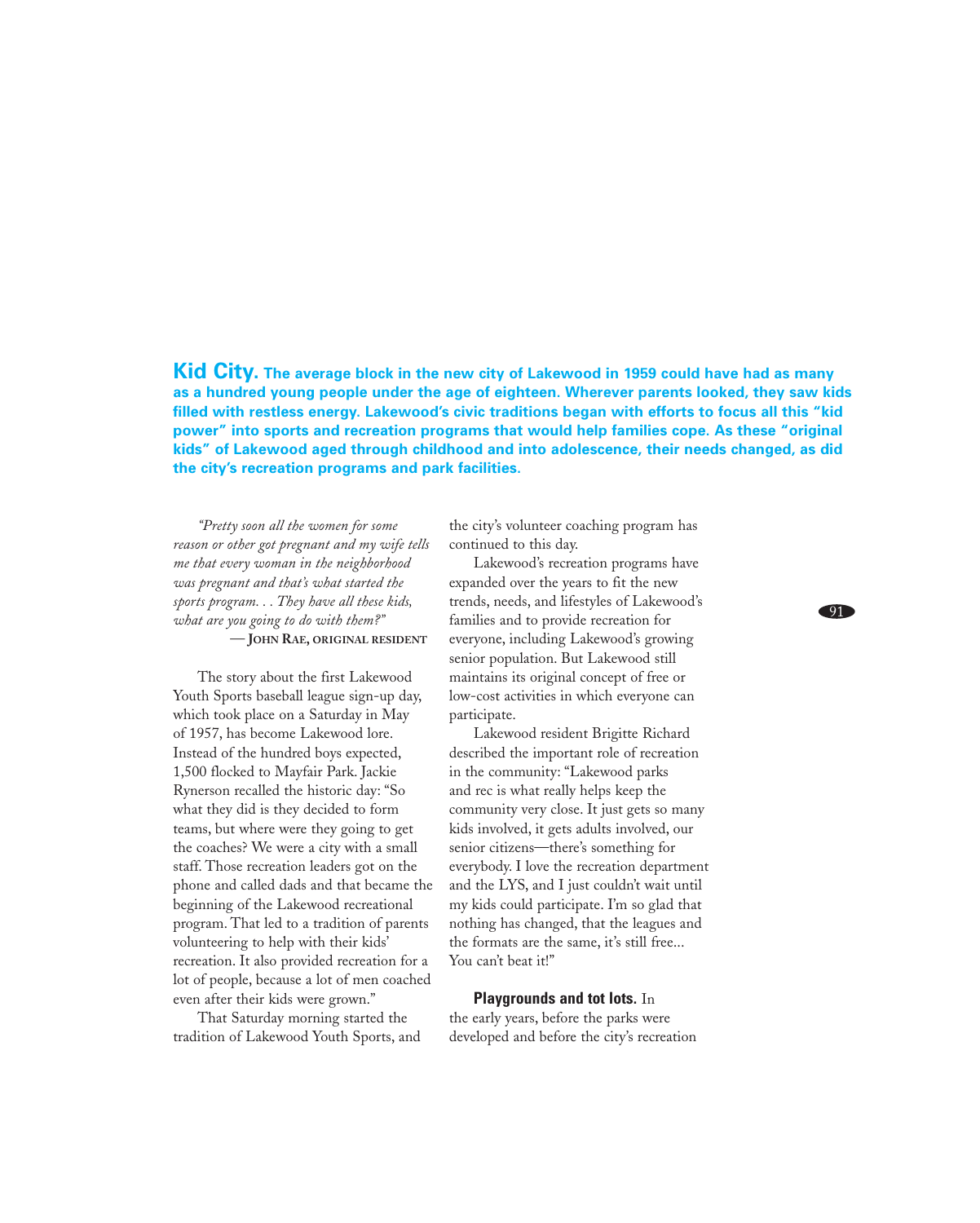department was established, recreation programs were run by the Lakewood Park, Recreation and Parkway District. While working towards the acquisition of the three park sites that Lakewood's developers had set aside, the Parkway District organized a supervised weekend recreation program at ten elementary school playgrounds.

Council Member Wayne Piercy, who worked as the park director of the Riley Elementary School playground, recalled: "We started off with these metal boxesyellow boxes with wheels on them and we used to wheel them out on all of the



92

In 1956, Lakewood's most pressing need was for more parks, more recreation facilities, and more programs for youth.

elementary playgrounds on weekends. And we'd open the box and there were balls in there and other kinds of equipment and we organized them. And that started the real recreation program, because at that time we had only Mayfair Park."

With so many children under the age of five, one of the first projects of the Parkway District was the development of "tot lots," fenced neighborhood playgrounds for toddlers. The Parkway District worked with the Lakewood Water and Power Company to develop the company's eleven water well sites as playgrounds. In the early 1950s, a film

called Investment in Young America was made, chronicling the development of the tot lots and the strong community participation in the Tot Lot program. The program particularly addressed parents' worries about traffic safety by providing a safe place where the toddlers could play away from automobiles.

Dave Rodda, former Lakewood recreation director, discussed the program's significance, noting the important function it served for Lakewood's mothers: "It was moms getting together to provide a cooperative-type two-hour service so that they would watch their kids on the playground while the other moms could go shop or do whatever. It was the first level of childcare, before childcare was something that was in vogue." Under this cooperative childcare program, mothers worked one day per week supervising children, and in return, they could leave their child the other days.

The parents' cooperative approach has been so successful that the Lakewood Tot Lot program still offers safe, supervised play for new generations of Lakewood youth.

**Our wilderness.** When Lakewood's "original kids" (who were preteens in the early 1950s and who are the men and women of Lakewood today) moved with their family, Lakewood represented a suburban frontier that had remnants of its rural agricultural past still in evidence.

Original kid Dennis Lander, whose family moved to Lakewood in 1952, recalled that a favorite destination for the neighborhood kids was Bamboo Village, along the riverbed of the San Gabriel River, just a few blocks away: "Bamboo Village was where the maintenance yard is now on Shadeway and Turner Grove... [when we were young] it was very rural and the riverbed was still wild in there.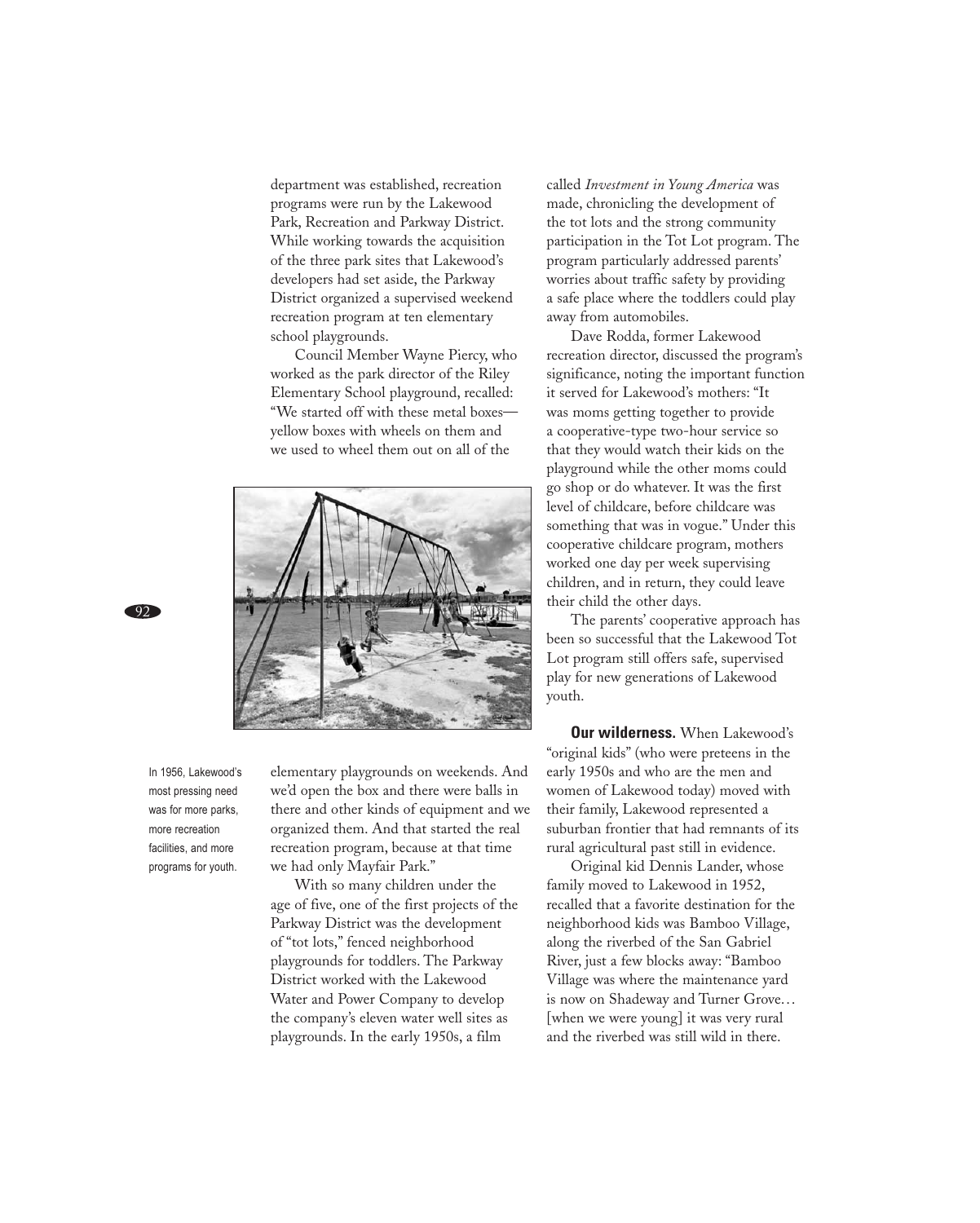There was no cement and there was a lot of bamboo, so a lot of kids would go over there and build these bamboo forts. Every neighborhood kind of had their little fort over there."

Bud McCain reminisced: "We used to play army in Hayter Apartments or hideand-go-seek while they were being built. I can remember the stucco guys would bring in their sand to be delivered, and dump trucks would put it in big mounds, and we'd run off the roof of the apartments to the sand piles." And the remains of the war provided toys for these young children of veterans: "I remember up at Long Beach Airport there by Douglas... after the war there were vacant fields that they loaded up with bombers and stuff from the war. As kids, we used to go over and play in the airplanes," recounted McCain.

Sandra Jenkins Janich remembered a lot of horseback riding. "We would go over to Spiller's Stables and we would go horseback riding up and down the flood control." Anne Pechin Emigh recalled chasing jack rabbits and catching polliwogs in the area where the country club homes were later built: "We had our own little wilderness out there."

Suzanne Henderson Shipp voiced the community spirit that many of Lakewood's original kids felt, the excitement and pride of growing up in a new community: "I think because it was a new city, a new school-the school was only ten years old-and it was a new environment, you know it had that feeling of incorporation and growth... that's what spurred me on to become who I am, because it was that new feeling. You know, here we are, we're a brand-new city and we [beat] Wilson [a rival Long Beach high school] for the first time."

Original kid Sandra Jenkins Janich summed up the sense that Lakewood's original kids had of growing up with the community and building traditions as they watched the trees grow: "We began our life in Lakewood and there were no trees-you know, little tiny stubby trees. I kept thinking how sad it was there was nothing growing, it was just so bare... I went to Jordan [High] the first year, then they opened Millikan High School, so we were asked to go there, and then when Lakewood [High] opened the following year, you had a choice as to whether you would like to change or not. It was two blocks from my home. I switched, so it was kind of hard that we didn't have the traditions and things. You were always building traditions. Same thing with the dirt and the mud and no trees."



**Our park.** Lakewood's city administrator Howard L. Chambers, also an original kid, described park activities before the parks were fully developed: "When I was growing up, Mayfair Park was not anywhere near what it is right now-it was basically a large piece of land that was fairly undeveloped-it had the swimming pool, it had a ramshackle shack, it had one basketball court, I think one ball diamond. The ditch was unimproved and in rainy weather, there was always a trickle of water, and we used to go down there and catch tadpoles in the mason jars and bring them home. Occasionally some

Keeping kids active was an important Lakewood value in the 1950s. It still is.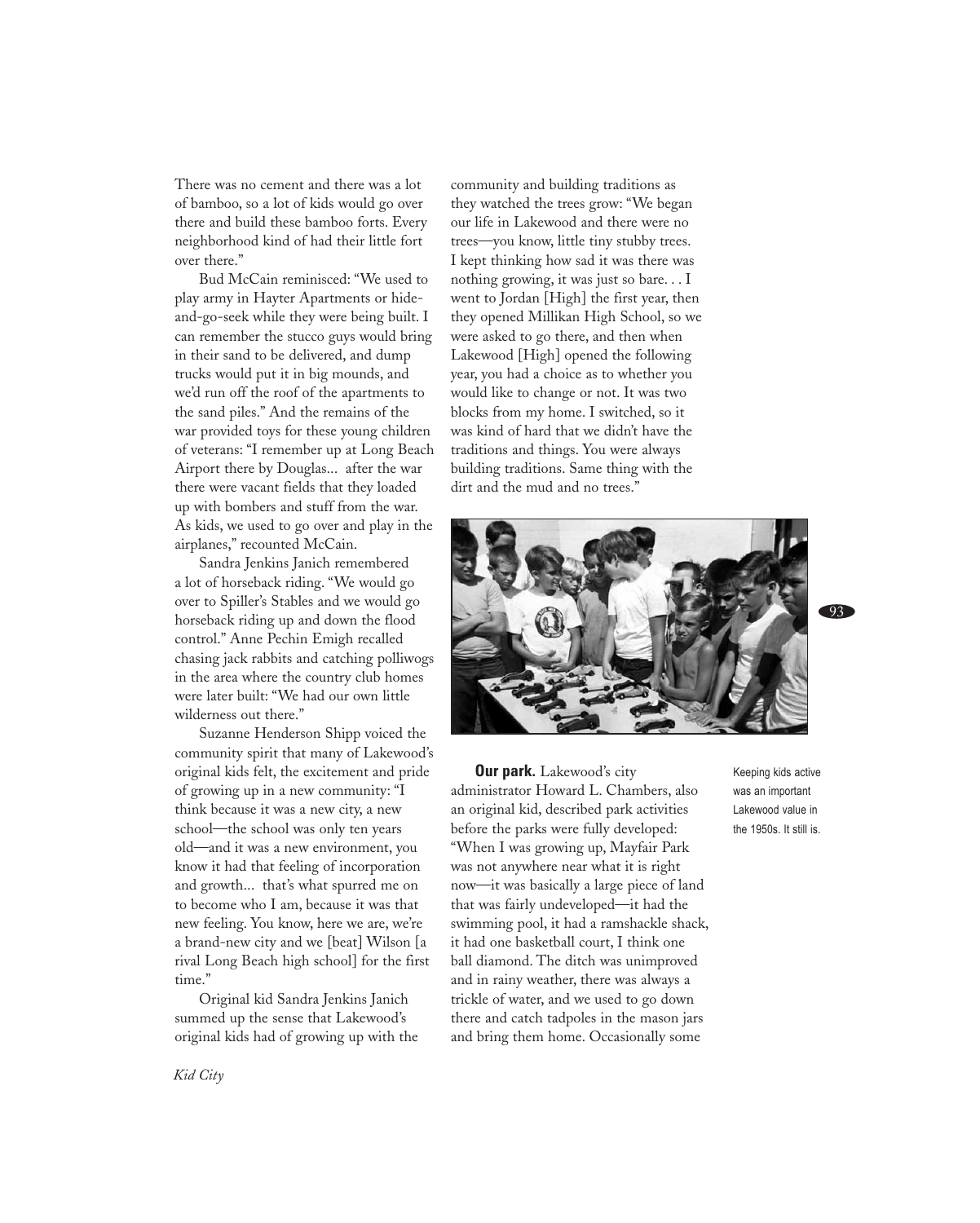of the braver guys-not me-would try to ride their bicycle down from one side through the bottom and up the other side. It was fairly steep, so many times they didn't make it."

Many original kids described the excitement that built up as the muchanticipated parks were developed. Anne Pechin Emigh recalled: "I went to Riley Elementary School, and Bolivar Park was built next door. I remember they'd have the pictures of what this park was going to look like and we were just so excited and then to see it built-it looked just like the pictures."



 $94$ 

Lakewood parks offered after-school, weekend, and vacation programs in the 1950s. They still do.

The parks were where many original kids spent their childhood days. "The park was the main draw, I'd say, for all the kids," remembered Lander. "In our end of town, it was Del Valle Park. The neighborhood kids would hang out there all the time; there was hundreds and hundreds of 'em."

Mike Rae, a self-described "park rat," reminisced: "I spent most of my childhood on the Lakewood parks, Del Valle being the closest to my house, and that's where I learned all the games and how to compete, and it led to an athletic career." Rae grew up to star on Lakewood High's football, basketball, and baseball teams, and then

went on to play professional football for several years, notably as a member of the Oakland Raiders' Super Bowl champion team in 1977.

Robin Tweedy Nordee recalled: "After school, you could go to the park. There was always a park person there that would give you a ball to play basketball or there was a dance two or three times a week. Every park had after school [programs], so a lot of kids would go there and hang out for a couple of hours."

**Organized programs.** As Lakewood's youth grew from toddlers to children, the community recognized the need for organized recreational programs to keep the children occupied. Jackie Rynerson, a member of the park district's board of directors, helped to administer the first citywide recreation survey. Rynerson recalled: "It started out because we had lots of children here, so then what do you do with the children?... We sent a survey home through the schools to all the parents to find out what kind of recreational facilities they wanted for their children. We got something like a 79 to 80 percent return-just phenomenal!"

From the survey, distributed through the three local school districts to 10,000 homes, the Citizens Advisory Committee concluded that there was a "need for a diversified recreation program under professional supervision."

In 1957, the Lakewood Park, Recreation and Parkway District, recognizing its limited taxing powers, voluntarily dissolved. In its place, the city established its own Parks and Recreation Department and absorbed all of the District's employees. The park district's board of directors became the city's Park and Recreation Commission, with Rynerson as its first chair.

She explained the district's decision to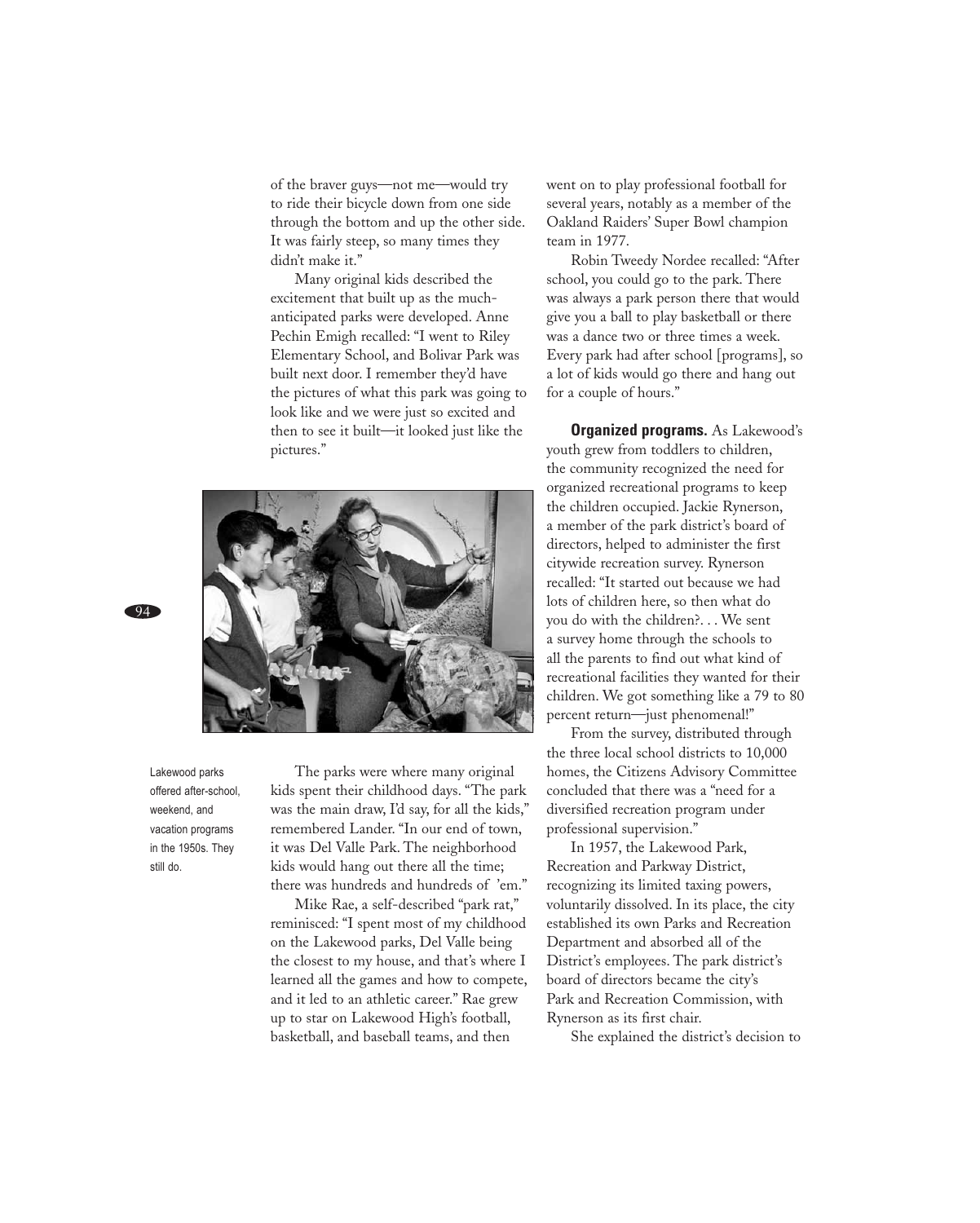dissolve: "The fact was, the taxing ability of the Parkway District was limited. And we had new parks that had to be developed and so on... We dissolved ourselves because that was the only way it could occur." The new Parks and Recreation Department began negotiations for the three park sites set aside by Lakewood's developers and also began to expand the recreation programs, as requested by Lakewood's young families.

Each neighborhood had a park nearby, so parks became the social centers for Lakewood youth. Park activities included games such as caroms, marbles, kites, and yo-yos, arts and crafts, and special contests. Special events included an annual Easter Egg Hunt and Halloween Carnival. The parks were staffed with recreation leaders and supervisors who kept the children busy with activities.

Lakewood Youth Sports. When 1,500 boys turned out for the first signup day for the Lakewood Youth Sports baseball league on that Saturday morning in May 1957, Lakewood's tradition of volunteer-supported recreation formally began.

Dave Rodda noted: "The Youth Sports Program was in essence the cornerstone of what it was all about. The Youth Sports Program really kind of dictated where we went with all of our activities. It was the beginning of volunteer programs. It was really kind of the beginning of mass participation and organization."

Lakewood's three sports supervisors-Jack Huntsinger, Dave Mills, and Ted Dilly-met that Sunday and decided to try the volunteer coaching idea. Each took about 300 names and started calling the fathers asking them to coach. The success of the volunteer coaching program went far beyond their wildest dreams. As original resident John Rae remembered,

so many men wanted to be volunteer coaches, that sometimes you couldn't even get a team. Council member Wayne Piercy explained the concept behind volunteer coaching: "They made the decision to stick with volunteer coaches because they knew we didn't have enough paid personnel and we never could have afforded to serve the needs of the kids. Because there were so many kids there to play and just no way that our finances or our contract city concept could handle that, we were forced to use volunteer coaches, which as it turned out, once they got the momentum, it turned out to be a great decision."

By 1960, the boys sports programs at



the city parks enrolled 5,000 youth, with 261 teams playing baseball, basketball, and flag football, and 500 parents serving as volunteer coaches. The volunteer coaching concept enabled the Parks and Recreation Department to offer the programs free or at a very low cost. The cornerstones of Lakewood Youth Sports were sportsmanship and participation-every child was given the chance to play in every game.

The volunteer coaching program grew along with Lakewood Youth Sports and became a popular activity for fathers-and some mothers. In 1957, Mary Denson

Lakewood Youth Sports began in 1957 when the city took over operation of the city's parks.

95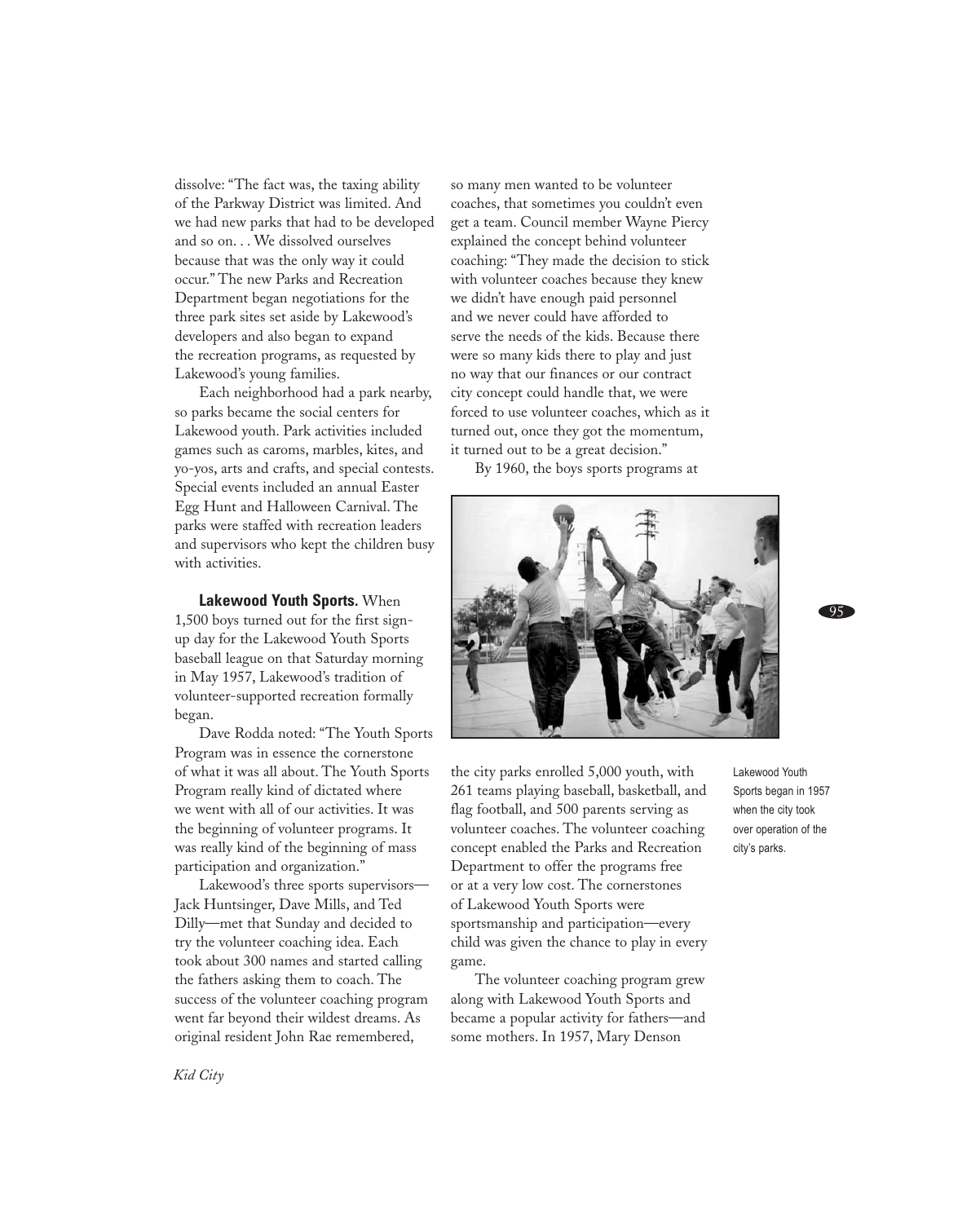became the first female volunteer coach. To recognize the volunteer coaches' contributions, the city established an annual sports awards banquet. The highest honor was the Mayor's Award, recognizing those who had volunteered for eighteen seasons. Many parents continued coaching after their kids were grown, a tradition that continues to enrich neighborhoods, parks, and the families of volunteer coaches.

The program continued to grow, so that Lakewood Youth Sports leagues used every playing field available, including all of Lakewood's parks, Hoover Junior High, Mayfair High, and Lakewood High, every night of the week and all day on Saturdays.



Sports for boys included football.

Statistics for Lakewood Youth Sports in 2003 confirmed the value of recreation in Lakewood:

■ 4,700 athletic field bookings on twenty-four ball diamonds and adjoining football and soccer fields accommodated 249,000 participants from community organizations, private groups, and city recreation programs.

■ 3,663 participants for the three sports seasons.

■ 472 volunteer coaches contributed more than 24,000 volunteer hours.

■ 375 teen programs conducted during 2003 and approximately 11,603 youth

participated in the variety of programs.

And these statistics are in addition to the 2.5 million people who visited city parks during 2003 and the hundreds of volunteers who gave 47,306 hours of time to a variety of recreation programs, including 2,500 free activities offered at city parks year round.

Original kid and Department of Recreation and Community Services staff member John Buck observes: "Drive through Lakewood any night of the week and it's just absolutely incredible the number of people under the lights out there."

**Getting the whole family involved.** Lakewood's recreation programs provided recreation for every member of the family Dave Rodda recalled: "When you would go to the parks, you would just see this incredible number of families and kids. The place to go in Lakewood was the parks. My early impressions are kids and families having a blast and using the facilities. It was a social center. There wasn't a lot of money, but there were parks and recreation. And everybody came to the parks and everybody participated in recreation."

Organized adult leagues began in the 1950s in response to the citywide recreational needs survey in which residents had called for "organized adult sports and activities." Men's leagues played softball and basketball, and in 1955, the Lakewood Recreation Department began offering "housewives' leagues" for softball, volleyball, volley tennis, and tennis.

Team names included the Del Valle Dish Dodgers and the Mighty Mothers. Not only did the women play ball, they also socialized after the games with coffee-and-doughnut get-togethers and potluck luncheons hosted by the home team. "We called them 'housewife sports,"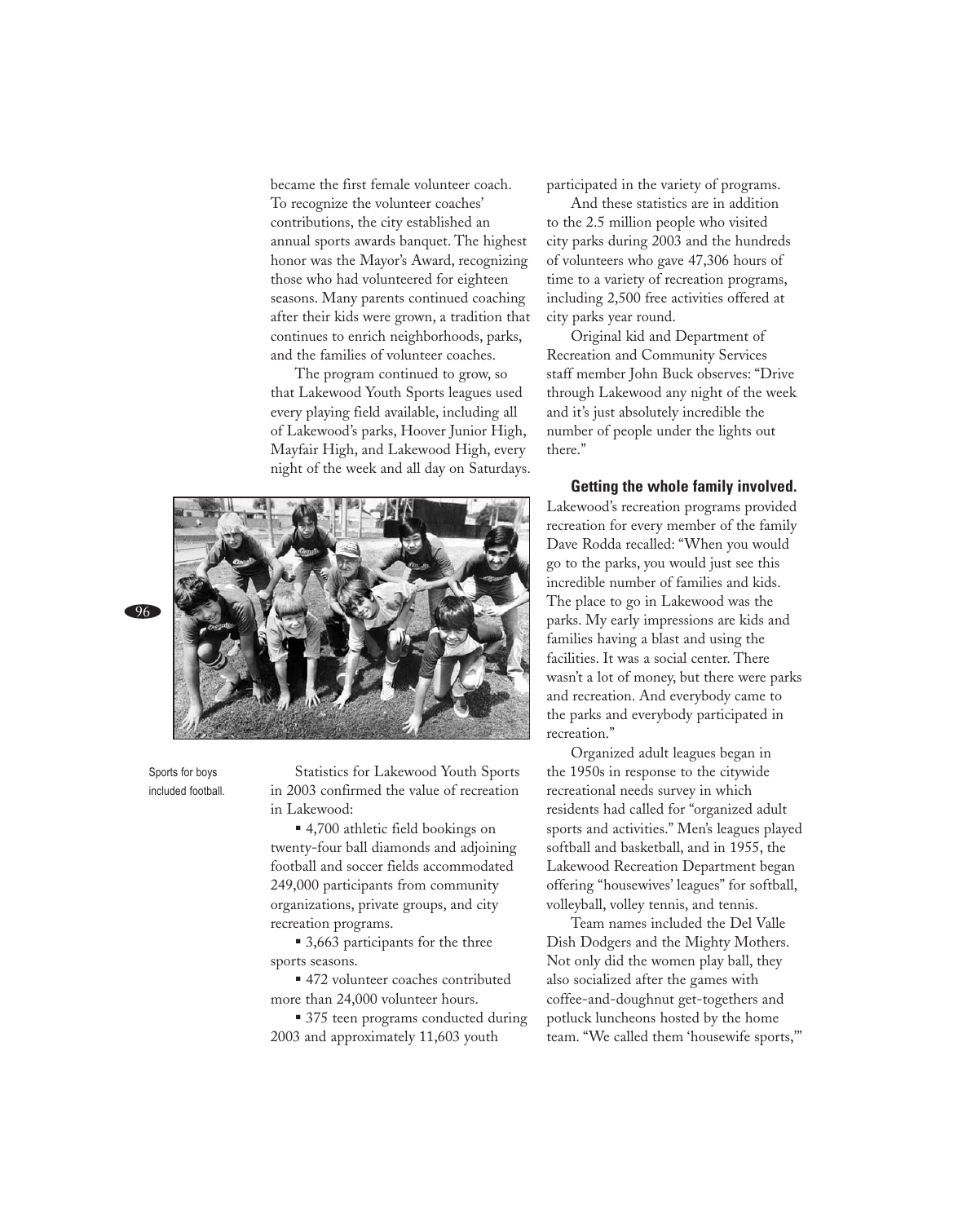said Rodda. Held in the morning and afternoon, these sports were extremely popular. "Every park probably had at least two or three teams," he continued. "Mom would come down and play softball and the park directors would coach them and they would play volleyball and volley tennis, and they participated in tennis instruction and those kinds of things."

Other recreational activities for Lakewood women included cake decorating (one of the most popular, with a long waiting list), housewives' charm courses, and arts-and-craft classes. Adult programs also included square-dance instruction and ballroom dance.

For girls, popular activities at the parks included the girls' clubs (with names such as the Bolivar Belles, San Martin Busy Bees, and Del Valle Debutantes), which participated in dances, games, excursions, crafts, and service-related or other philanthropic projects, as well as charm classes and cheerleading for the boys' teams. Sports programs for girls were almost nonexistent in the early years, but Lakewood's Parks and Recreation Department recognized the inequities and became one of the pioneers in offering girls' sports programs in 1960.

Rodda remembered the lack of programming for girls in the 1950s: "Mainly, we didn't have anything for the girls. For the boys, we had full-on three-sport seasons that just followed the traditional baseball, football, and basketball. For the girls, we would have girls softball and that would be during the summer, coached by Mom." It was not until 1960 that the first girls' softball league was formed. Following the tradition of boys' sports, volunteer coaches were recruited from the women's sports leagues, and every girl had the opportunity to play in every game.

Rodda described the evolution of the

girls' sports program: "Probably the thing that sticks out the most in my mind is the equality of girls participating in athletics. We were so far ahead of everyone else. Because we sat down one day and said, hey look, we have this great Lakewood Youth Sports Program, everybody calls it the model sports program, but we don't have the same thing for the girls. We've got a little bit, but not much. And so, we developed a complete program the same way. Whatever the guys got, the girls got. Maybe some of the sports were a little different, but the awards were the same,



everything was the same: same amount of money was spent, same amount of everything. And this was in 1973 or 1974-Title IX for women's sports wasn't even a blip. But we were providing these kinds of services."

Lakewood emphasized activities that the whole family could enjoy together. Some of these activities included movie nights and "Family Day" at the park, featuring events for every member of the family. Landscape architect Garrett Eckbo of Community Facilities Planners, the firm commissioned to plan Lakewood's parks,

Girls' sports programs were pioneered by future recreation director Dave Rodda (back row).

97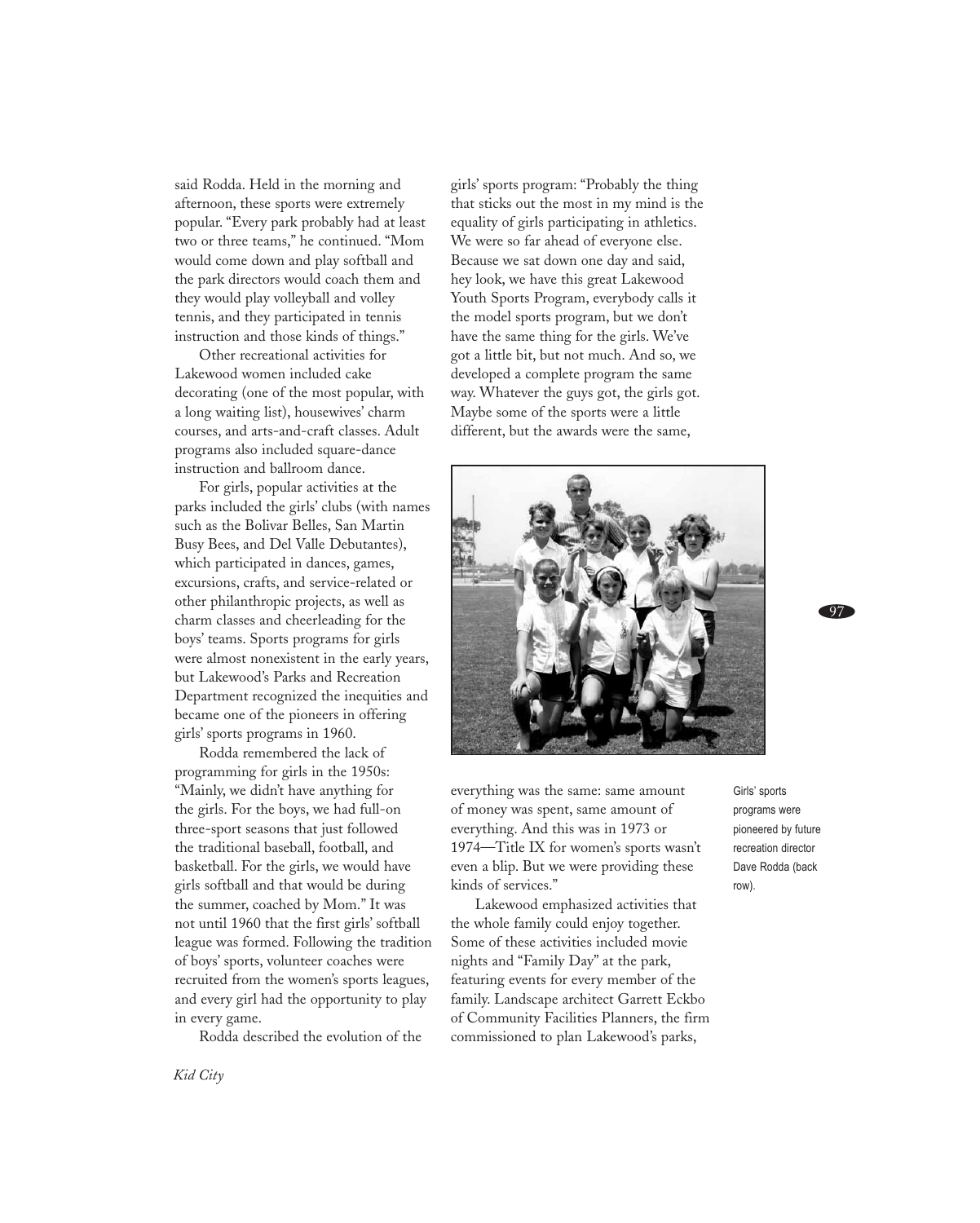recalled that the city specifically requested his firm to design "family parks."

Lakewood recreation also began to offer programs for Lakewood's burgeoning preteen and teen population. These activities included: charm classes for girls, dances at Mayfair Park on Friday nights, dance classes, and preteen clubs at the parks featuring activities such as local day trips, beach parties, dances, play days, and games. Beginning in 1954, the park district organized and supervised monthly teen dances.

These dances were financed by the city and held at the Faculty Shops Mall



Teens gathered at the Lakewood Youth Center for city-sponsored activities. Here, Tina Turner entertains an enthusiastic crowd.

at Lakewood Center and the Stephen Foster School and Mann-Wilson School cafetoriums. Because the Lakewood teenage population was still quite small in the mid-1950s, there were often more chaperones than participants at these dances.

On the block. These Lakewood kids grew up with their community. Anne Pechin Emigh described her neighborhood, typical of the early 1950s: "It was just instant kids everywhere. And there were probably five kids my age, and then there were a lot of kids older, and a whole bunch of kids a couple years younger. You could just walk out your door and there's somebody to play with."

A typical summertime day for a Lakewood original kid consisted of games in the street with the neighborhood kids (it was never difficult to get up a game, there were so many kids), expeditions to the more rural parts of Lakewood, such as "Bamboo Village" near the San Gabriel riverbed, where neighborhood gangs built forts, and games at the neighborhood parks. "You'd hit the riverbed, hit Bamboo Village, Del Valle [Park]," recalled Dennis Lander. Mike Rae said, "Usually, we planned our days playing unscheduled events with our peers. We were allowed a lot of freedom, a lot of creativity, and a lot of craziness and games." Lander added that "the one rule in Lakewood was you had to be in the house when the streetlights went on," remembering the chorus of parents' voices yelling for their kids to come in that could be heard all the way down the block.

The original kids developed their own games and their own "community," a sense of extended family in the neighborhood with other children as surrogate brothers and sisters and the adults of the neighborhood as surrogate parents.

Sandra Jenkins Janich remembered: "Everybody knew everyone's children and mom and dad. You knew that you'd better behave because everybody on the block had the same standards that your family did." Anne Pechin Emigh echoed: "The block was like a family, extended family."

On many blocks there were up to a hundred children, all within a few years of each other in age. Dennis Lander noted that the neighborhood camaraderie between children was reinforced by the fact that they all went to school with each other for many years: "We were just starting school, most of us, and it was the same thirty kids that you started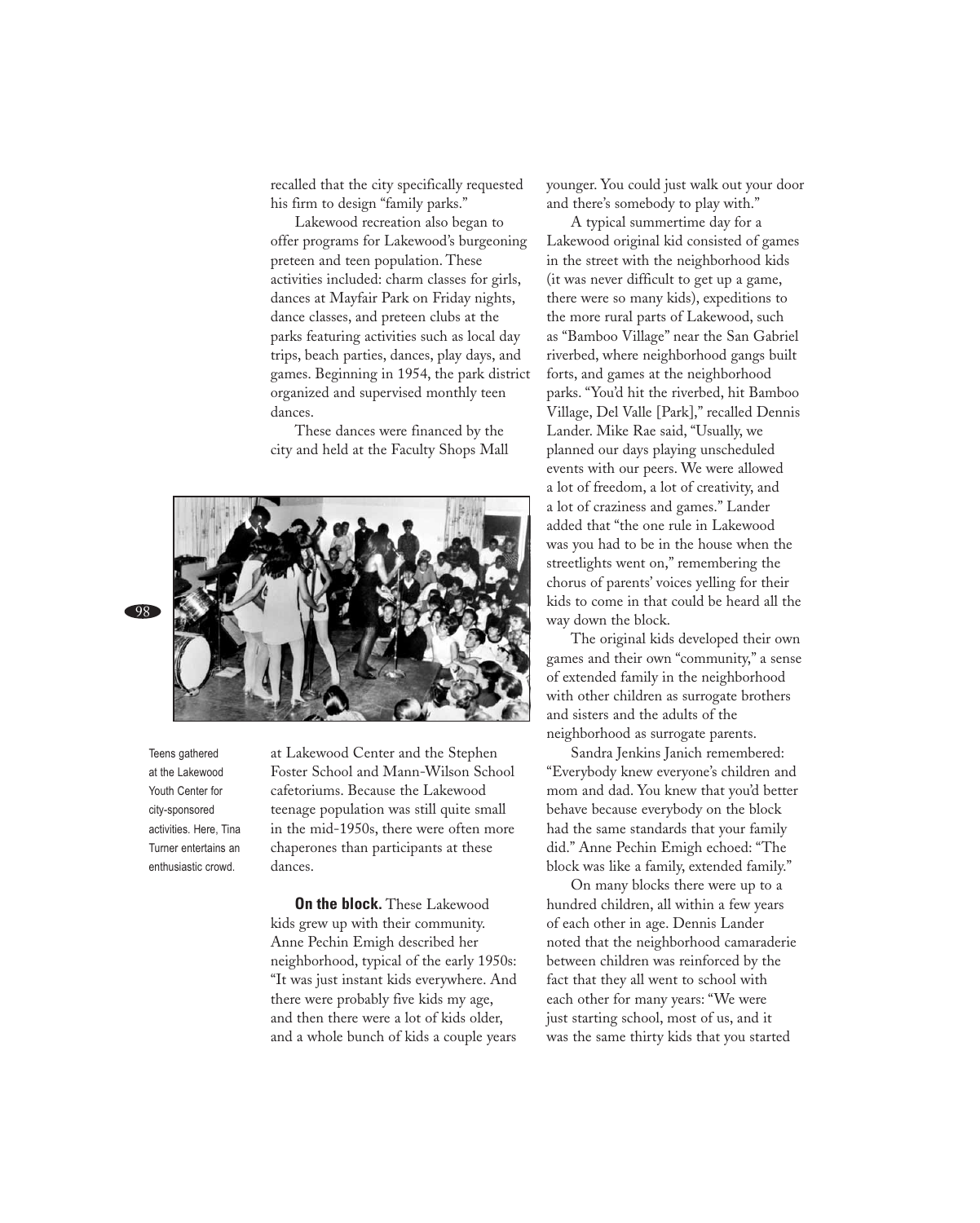kindergarten with, you went all the way to junior high with those kids in the same class. And we all stuck together, we all stayed together the whole time."

Linda Kay Gahan reminisced: "There were backyard barbecues and picnics and what they now call block parties. And what I remember most vividly is that in those days, in the 1950s, there were a lot of card parties where families would get together and the adults would play bridge or pinochle and the kids would go play their games." Emigh recalled: "Summertime was fabulous. Everybody would come out after dinner... we'd have huge games, boys and girls, kick-the-can, hide-and-go-seek. There was one young married couple that even played with us. It was just really a fun thing."

John Buck described his "idyllic" neighborhood: "The world kind of ended on my street. Every family had, it seemed like, three kids that were all around my age. You could go through each household on the street and there was a kid older than you, a kid your age, and a kid younger than you, so you always had somebody to play with. We were very sports-oriented in the neighborhood. There was a cul-desac with the diamond painted in red paint down the middle of the street with the perfect batter's box, and if you hit it into Billy Parker's backyard-'cause he had the mean dog-you were out 'cause you lost the ball for us."

Margie Lehner Armstrong remembered three-legged relay races, barbecues, riding bikes, and playing baseball in the street. There was a lot of camaraderie among Lakewood's original kids, recalled Armstrong. "I would have to say the block parties would probably be the thing that I remember the most that brought us together. Seeing everybody playing together-that was kind of neat. I remember my mother saying that the kids all got along so well in the neighborhood, you know, there were hardly any fights." Armstrong recalled that on the first day of school each year, the neighborhood kids, all wearing their brand-new school clothes and shoes, would gather in the street to have their photograph taken together by the next-door neighbor who owned a camera store.

**Becoming Lakewood kids.** When a new family moved in, particularly if they came from out of state, it was a big deal. "I remember a family across the street, the Hayes family, they came in from Boston," shared Dennis Lander, "and they were the



first people that didn't talk like we did, you know, with that Boston accent, and that was big, big news at the time." But Lander recalled that regional origins were quickly forgotten, because all of the kids became "Lakewood kids."

However, Lander and other original kids also recalled some prejudice and teasing of the kids who were "different," particularly Jewish youth, who formed a significant part of the community. Lakewood was one of the first suburban developments in Los Angeles County that did not exclude Jewish homebuyers.

There also were Latino kids in Lakewood, though no one ever considered Lakewood parks in the 1950s and 1960s were designed with age-appropriate facilities, like wading pools for young children.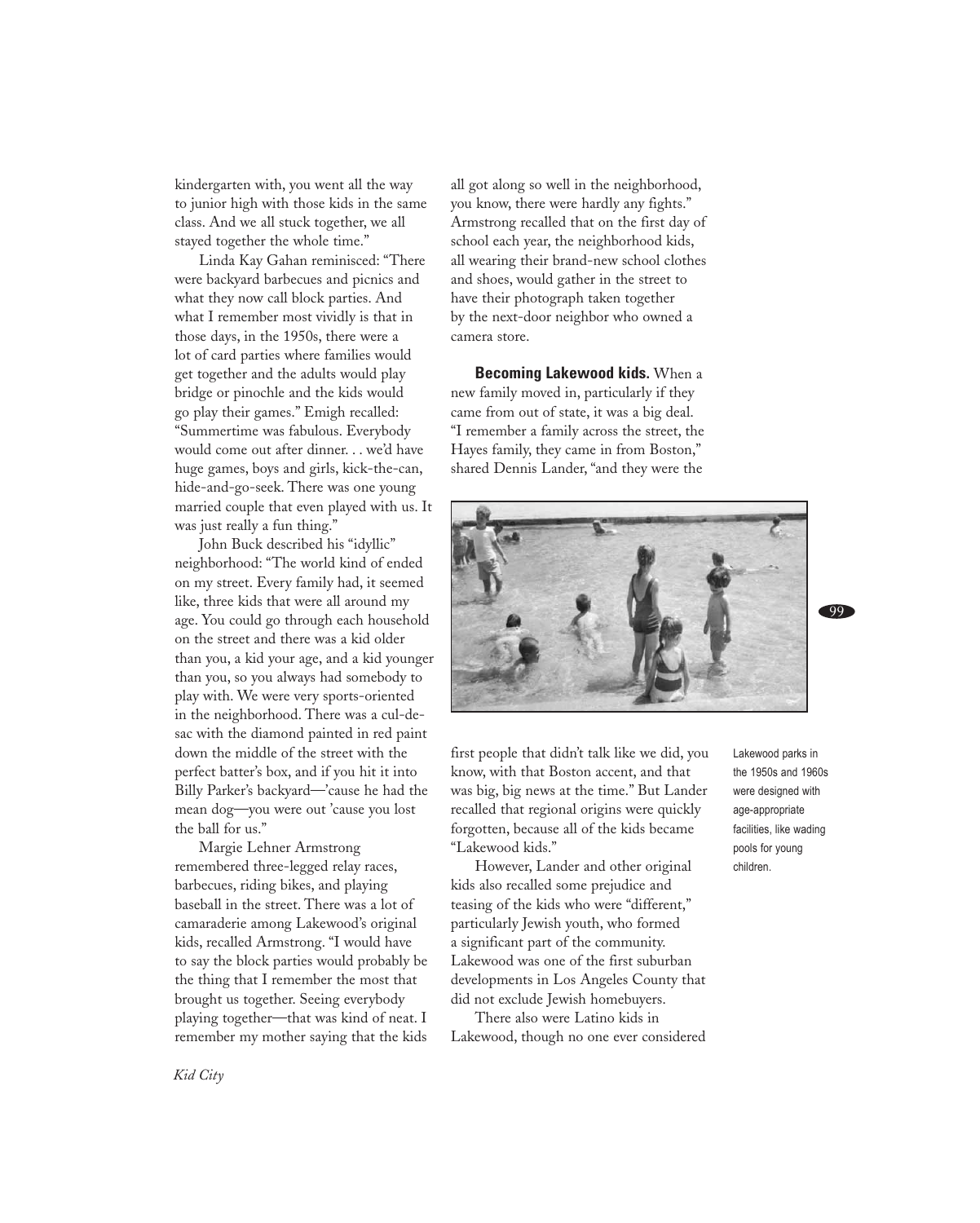them "Hispanic." Prejudice against homebuyers of Mexican descent still persisted, however.

There were also differences in socioeconomic class, as Anne Pechin Emigh described, comparing her clothing to that of her best friend, who lived in the "country club" neighborhood near the Lakewood golf course: "Her mom was quite the shopper and she would make forays into Beverly Hills and buy things and she would have the latest Bobbie Brooks outfits. And I would go to Cal-Stores, which is sort of like [today's] Target and save my money. And I just



Park programs in 1957 also offered activities for parents. knew we couldn't afford that, it was great that she could have it. She looked fabulous, I looked fine. My mom sewed most of my clothes. There were a lot of things that I couldn't do that I knew I couldn't do and it just wasn't a problem, because we didn't have that much money."

Growing up pretty quick. Many of Lakewood's original kids recounted that they began dating at young ages, some as early as the fifth and sixth grades. When a boy and a girl "went steady," the boy would give the girl a cross, a ring, or a St. Christopher medal to wear. Robin Tweedy Nordee said: "We all went steady in the sixth grade. They'd give you a chain with a big ring on it."

Preteen Lakewood kids hung out at the local burger stands. "I remember, in sixth grade, two of my girlfriends and I used to walk every day from Gompers over to the little hamburger place over at Dutch Village," recounted Nordee. "And for ninety-nine cents-and we each had a dollar—we could each get a hamburger, a milkshake, and fries and have a penny left and then walk back and be back for school in time."

There were also certain places—such as a hamburger stand called Lucky's Jackpot on Ashworth Street near Bellflower Boulevard-where older kids who wore rolled-up blue jeans and t-shirts, smoked cigarettes, and listened to rock 'n' roll hung out and where younger kids recall that they were specifically forbidden to go. But that fact, of course, made those places seem even more appealing.

As for the way girls carried themselves in those early days, "the style or the fashion of the day was a lot of heavy makeup for women and that got passed on to their daughters, so they looked a lot older," recalled Dennis Lander. "It was a lot of pressure, especially for the girls, to dress older, so they became pretty fashionconscious early."

# The first group of teenagers.

When Lakewood's original kids became teenagers, "those were pretty interesting years," said Lander, "because we were the first group of teenagers to grow up in this town. A lot of that American Graffititype thing was definitely happening in Lakewood. Lots of cars, lots of after-thefootball game dances, you know, that type of thing."

Just as they had as children, Lakewood's original teens also congregated

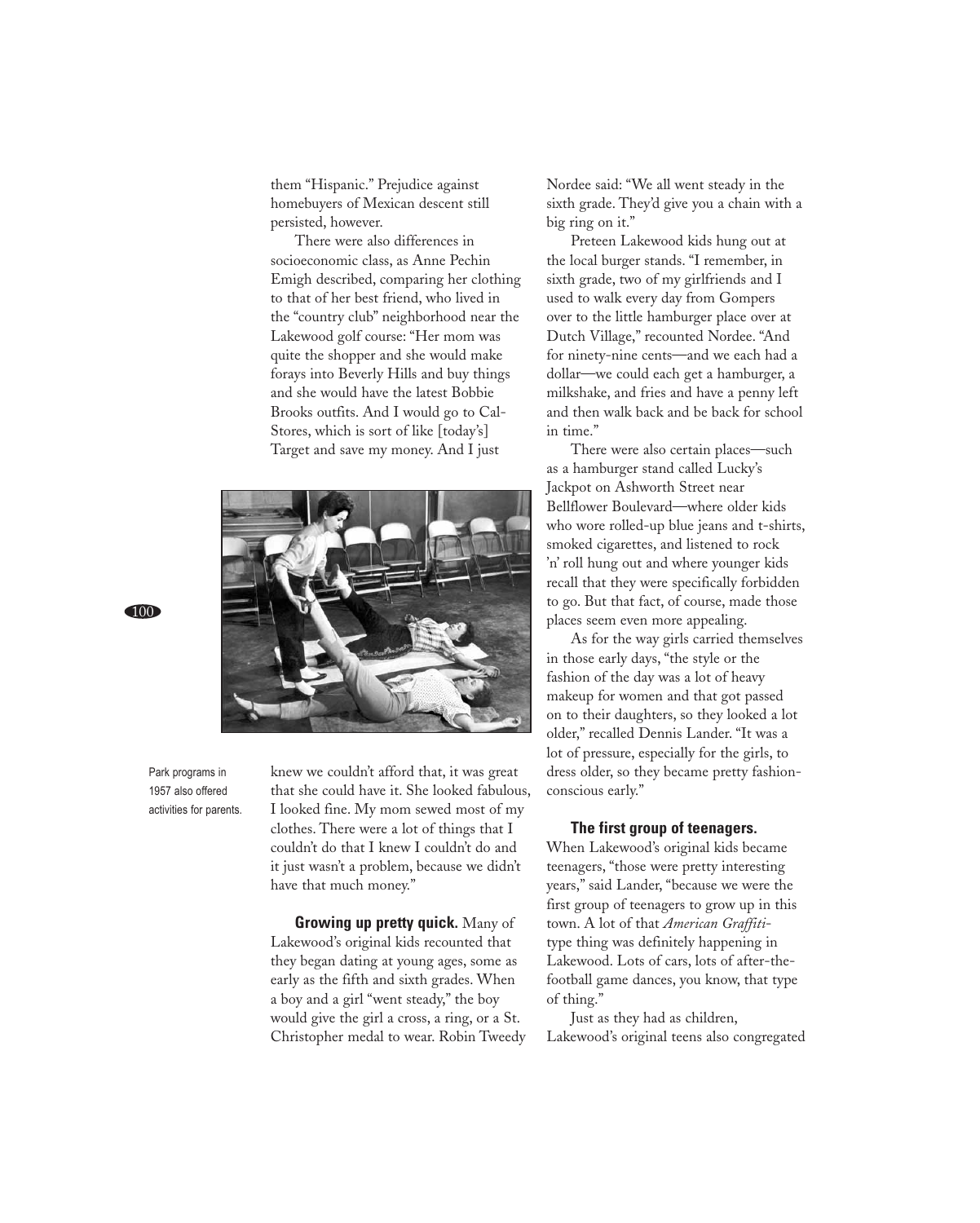in groups. "Everybody belonged to a group. You were plugged into something,' recalled Robin Tweedy Nordee. "They had a lot of clubs in school. All kinds of different interest clubs—social clubs. school clubs, drama and art clubs. And everybody kind of hung around together and it became kind of a sorority/fraternity type of thing in high school."

Many original kids also remembered organized fistfights between boys. Anne Pechin Emigh remembered watching a bloody fistfight at Hoover Junior High between two boys that ultimately resulted in the two boys being expelled from school. Bud McCain emphasized that these fights did not involve weapons, and he described the youth-regulated fight culture: "It was one-on-one-it wasn't a gang fight. And usually, it was after school at the park or at the hangout, and two guys fought and usually if one started winning and getting ahead, two of the bigger guys jumped in and said, 'Okay, you've proved your point, break it up, shake hands.' And that was usually the way it went down."

Lakewood's original teens developed new interests, such as cruising in their cars and dancing to rock 'n' roll, activities that worried their parents and the community. Although Lakewood's rate of juvenile delinquency was virtually nonexistent, to adults, these activities seemed threatening. In Lander's memory, there were very few "juvies," and most teens he knew who had served jail time had done so for curfew violations. Lander remembered the time the entire Lakewood High School senior varsity football team had been arrested for curfew violation, as well as the frequent arrests of groups of teens who congregated at the drive-in hamburger stands, and that "alcohol was a major issue." Emigh echoed: "On Friday nights, I remember that some boys had had too much to drink."

**Teen spirit.** When Lakewood's teens got cars, "all hell broke loose in Lakewood then," said Dennis Lander. "They weren't ready for any of that. The parents weren't ready, and the kids weren't ready, and the police and the sheriffs, they had a tough time dealing with it."

Popular destinations were the drivein theaters, the beach, and snack bars. "We used to cruise Len's, a place that sold hamburgers and stuff," Anne Pechin Emigh recounted. "And you'd just drive through there to see who was there, go and order a hamburger, and just sit and talk to whoever happened to be there." Many original teens recalled that Lakewood was



"too quiet" for teenagers and remembered driving to go anywhere outside of Lakewood.

Dave Rodda reminisced: "I was very involved in car clubs. I had a group of friends that were somewhat of the James Dean type. They were not in trouble, but they were always on the edge of... I would go to work in the evening umpiring and doing my thing. Then I would get done umpiring and there would be my buddies, and I would take off this recreation stuff and put on my leather jacket and get in my lowrider car and off we'd go down the street and hit all the drive-ins."

Eager, young, optimistic. and confident. Lakewood's new residents looked to a bright future in the 1950s.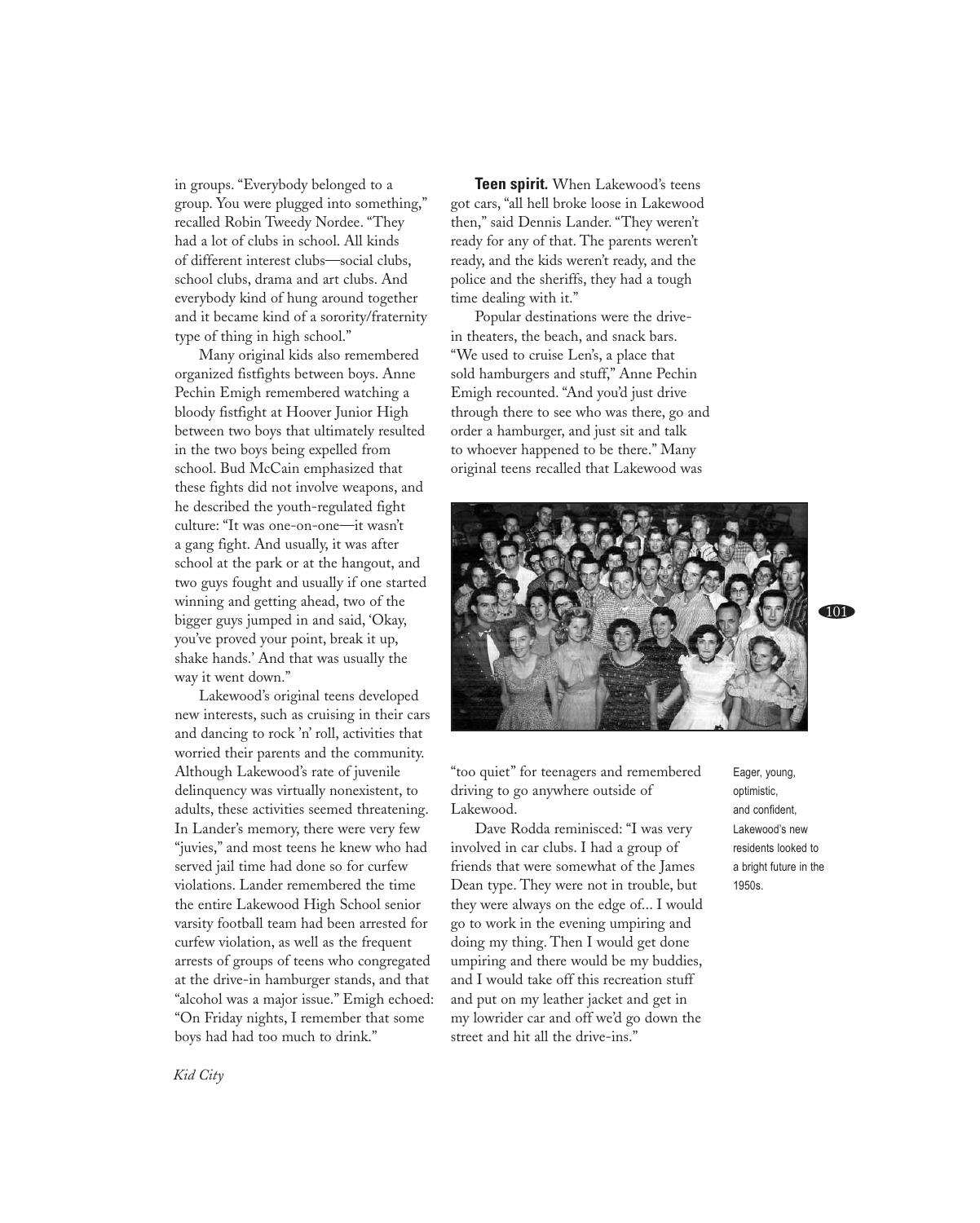Bud McCain described the teenage car culture: "One of Lakewood High School's claims to fame was we were the only high school in the Long Beach School District that could cruise all the way around their school without hitting a main street. And back then, cruising was the main thing. My car was voted two years in a row the loudest car at Lakewood High School. I had twenty-eight-inch Mitchells on there with Bellflowers. We'd cruise the boulevard, starting at A&W Root Beer stand, and go down to the railroad tracks. You'd turn around at the lumberyard down there at the railroad tracks and then come back up the other



The Lakewood Youth Center was built with contributions from community organizations.

side. And you'd cruise that all night long. Friday and Saturday nights, boy, it was nonstop."

Suzanne Henderson Shipp recalled that her mother took away her 1957 Thunderbird, a gift from her father, one month after she got it, because she drove it too fast. Bud McCain recounted that the Lakewood High juvenile officer tried to stop teens from drag racing: "I remember the juvenile officer drove one of those little Metropolitan cars. And he tried to catch us guys with our racecars and he'd chase us with that Metropolitan. That was so funny. And you'd just blow him in the

weeds and he'd keep right on going after you. Of course, he knew just about what everybody's car was."

The Lakewood Youth Center, popularly known as the Canteen, was another favorite hangout for Lakewood's teens. "That place was a big social center then," recalled Lander. Hundreds of kids would gather at the Canteen, especially on "Friday Nighters," dances held after the Lakewood High football games.

Lakewood High football games were especially popular as the whole community rallied around its team. Anne Pechin Emigh described the school spirit and pep rallies: "We had a great football team with just tons of spirit. We had such school pride, and oh my gosh, we had pep rallies coming out our ears, you know, everybody was just really pumped, and it was fun." Shipp echoed: "People were into [the football team] 100 percent and they couldn't wait for Fridays to go to the pep rally, everybody wore red and white to school on Fridays, that was it, to support our team."

High school girls competed in the annual Pan-American contests, one of the featured activities of the community's Pan American Festival. Sandra Jenkins Janich described her star status in 1958: "I was treated like a queen. [My coronation] was just like you see in the movies. I got a robe with the fur collar and then the crown. Being Pan Am Queen and everybody knowing it, it really gave you a status."

Emigh, who competed in the contest in the 1960s, recalled: "It was really funyou dressed up and they would have a dance and there were dignitaries there and that was interesting to meet them and you felt special." Mary Jo Wagner, the 1967 Pan American Hostess, reminisced: "Pan American itself is just the social event of the year, and the girls all look forward to getting in the contest."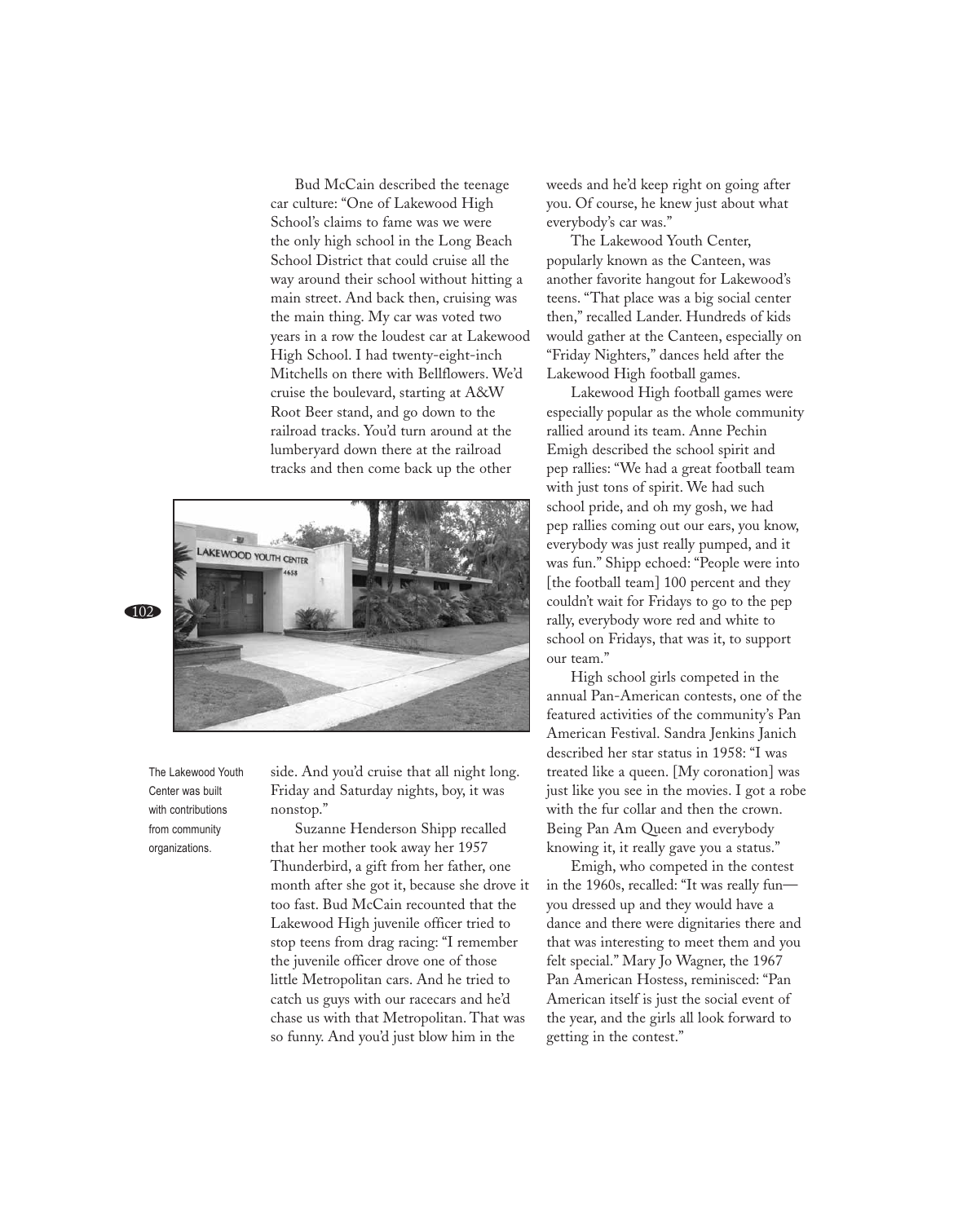## A "canteen" for teens. As

Lakewood's youth became teenagers, the community recognized the need for a separate recreational facility where teens could congregate under adult supervision. Community organizations embarked on a three-year fundraising campaign to build a teen youth center.

"There was a big community effort to build it," recalled Wayne Piercy. The fundraising campaign was organized by the Lakewood Women's Club and involved fifteen service organizations. Fundraisers-500 teens supervised by fifty-six adults walked door to door soliciting donations, and several community organizations contributed to the project. When the Lakewood Youth Center (also known as "The Canteen") was dedicated at Del Valle Park in 1958, it became "the place to go," as many original teens recalled. The Canteen featured big-name performers, such as Ike and Tina Turner, the Righteous Brothers, and Round Robin.

The Canteen was governed by a teen board with adult advisors and an adult director. The Canteen also featured a Teen Forum program in which teen delegates from Lakewood traveled to discuss a variety of topics with teen delegates from other youth centers. As many original teens recalled, hundreds of kids would gather at the Canteen after school and every night of the week.

### **Lakewood Youth Hall of Fame.**

From the beginning, Lakewood turned to youth sports as an outlet for the city's teeming, preteen population. The city's park leagues and the high school's interscholastic sports programs turned out generations of young achievers, some of whom reached even higher levels of success in college and professional sports. Lakewood was producing young champions, but hardly anyone knew the

whole story. City parks and Lakewood schools existed in different worlds, one more sign of the fragmented nature of school organization in the city.

The gap needed to be filled. Young heroes of the playing field deserved more recognition, then Mayor Larry Van Nostran thought, as well as a permanent gallery that would recall their achievements. His intuition was that only the city could provide the kind of crossjurisdictional setting for rival schools and coaches to come together to honor all the sports achievements in Lakewood each year. The Lakewood Youth Hall of Fame, established in 1981 during Van



Nostran's mayoral term, took on the task of recognizing Lakewood's young athletes regardless of which school they attended or what school district they played for.

The Lakewood Youth Hall of Fame needed a home, too, if these achievements were going to inspire a new generation of players. Mayor Van Nostran turned to original kid Ron Piazza, who recalled how Van Nostran discussed with him the idea of a permanent memorial for sports heroes in Lakewood: "It must have been in 1980 that Mayor Larry Van Nostran and I were sitting around at a table. We talked about how great the parks programs

Today's teens are a big part of Lakewood's planning for their recreation needs.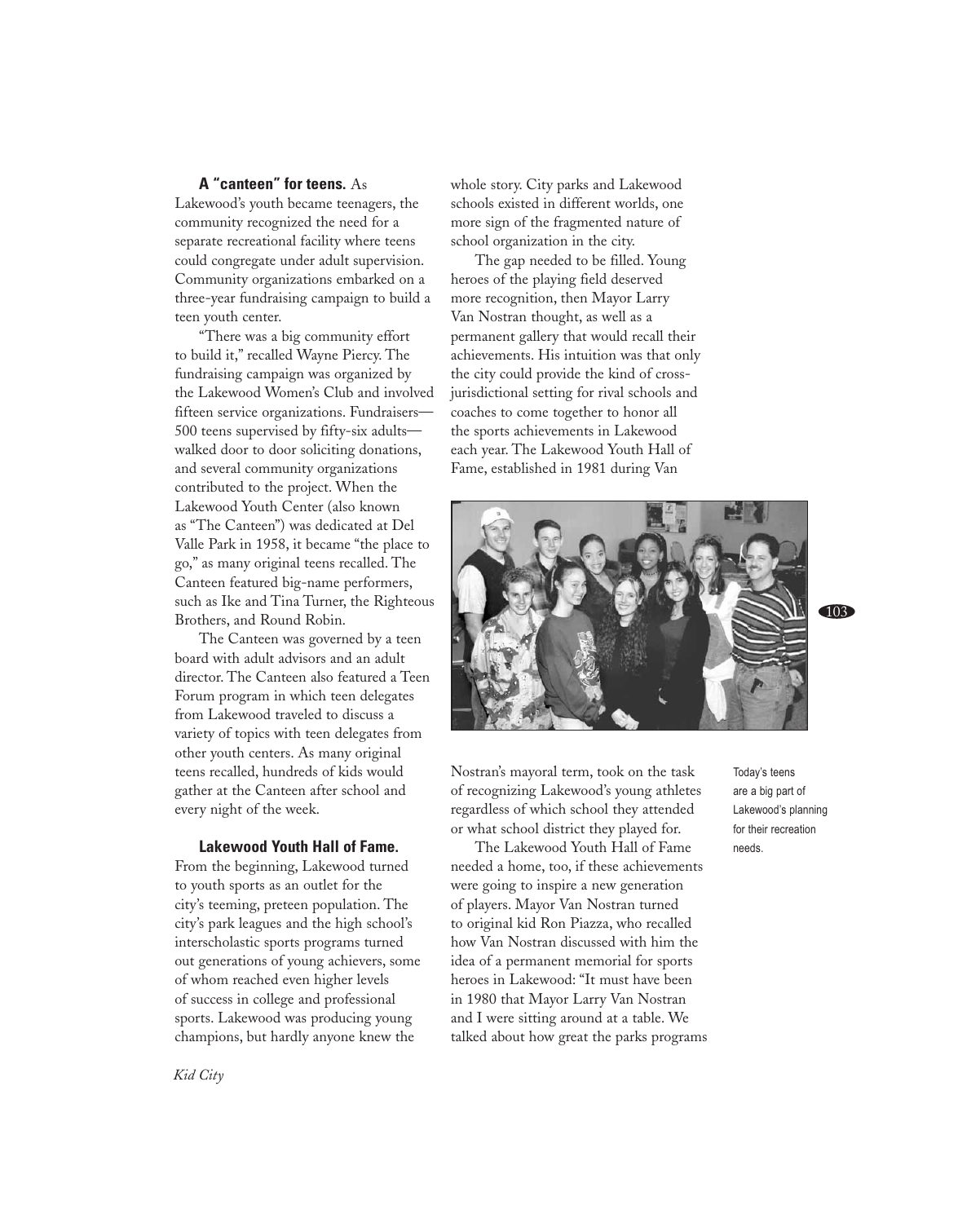were in Lakewood and what great sports programs we had and the tremendous volunteer effort that we had then and still have today, and we thought, you know, there really needs to be a way to recognize all that. We discussed putting [the Hall of Fame] in city hall, but then very few people would be seeing it. So I said, 'Well, listen, I'll go ahead and rework one of my restaurants.' I chose the restaurant that at the time had the most people coming through it and Larry said that he'd work towards having the city sponsor a portion of it, and that's how it started."

Piazza described its success and the impact it has had on young athletes:



 $104$ 

**Champion Olympic** diver Pat McCormick. who had lived in Lakewood, dedicated McCormick Pool at Bolivar Park in 1958.

"I think it's one of the largest sports recognition programs for youth in the country today. Little did Larry and I know when we first talked about it back in 1980 that it would grow to this kind of a program. I've seen so many times where someone has brought their grandparents from out of state and they come in and they're beaming, and they say, 'Grandma, Grandpa, there's my name!"

Van Nostran, as chairman of the Hall of Fame Board of Electors, joined Piazza in dedicating the Hall of Fame Gallery at the McDonald's restaurant on Woodruff Avenue at Del Amo Boulevard. In 2004,

Councilman Van Nostran continued to oversee the annual selection of honorees. whose ranks also include Scholar Athlete of the Year and Performers of the Year in more than a dozen individual and team sports.

Traditions continue. Lakewood's tradition of community recreation continues as one of the city's core values. Lakewood is one of the few communities in the nation that spends almost as much of its budget on recreation as on law enforcement. The Department of Recreation and Community Services is its largest city department. Even with budget cuts in recent years, Lakewood has not cut its recreation programs and has maintained its tradition of offering free or low-cost recreation programs, made possible in large part because of the volunteer coaching concept. Much remains the same-Lakewood Youth Sports, family activities, recreational activities for everyone, and an "everyone plays" philosophy. There have been some additions, such as programs for senior citizens and the disabled, to keep up with the changing needs of the community. And today, Lakewood residents can access the recreation program offerings online, using the city's popular eCatalog service.

Rodda also emphasized the continuity in Lakewood's recreation programs, noting how the traditions begun fifty years ago still form the foundation of Lakewood's recreation programs today: "It started with parks-neighborhood parks. Volunteerism was planted in the minds of everybody through the Lakewood Youth Sports Program. That's where it began. And really, from the Youth Sports Program, the free activities that we have on the parks, the special events—many of the things that we had back in 1957, 1958, we still do. We just do them at a different level.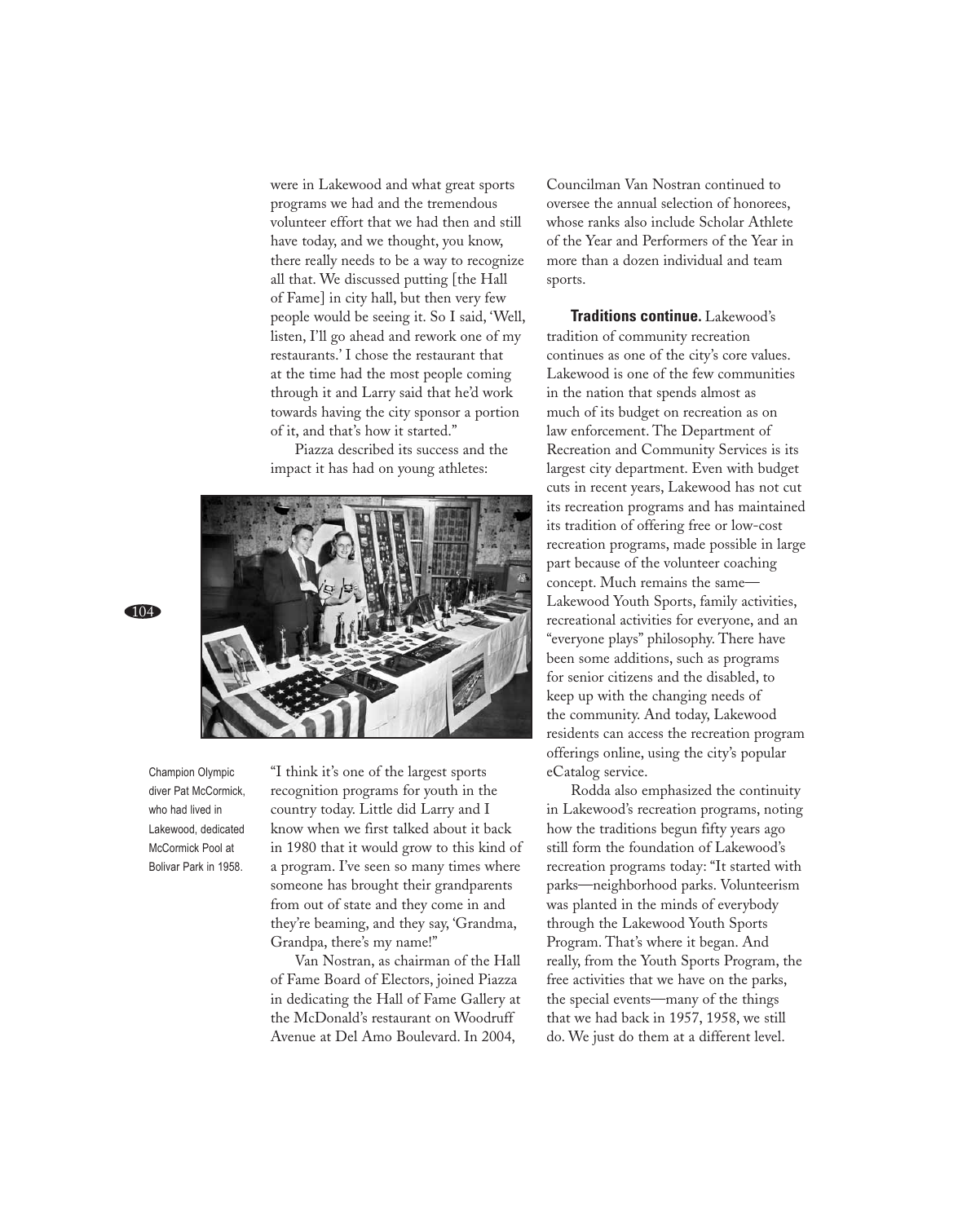The Lakewood Youth Sports program, which was free forty years ago, is still free, and we still run after-school programs. Our parks are still open with activities that kids can come to if they want, and they're free."

Rodda also saw the changing dynamic of Lakewood recreation traditions: "There has been a lot of generational attitudes. First-generation people moving in and second- or third-generation people coming back, because they had such a great time. Maybe moving into their mom and dad's house or maybe buying a house of their own. So, it's tradition: 'I remember when I was in this program, and I'm going to be in this program now, and my kids are going to be in this program." Original kid Dennis Lander explained that he came back to raise his children in Lakewood so they could go to the park and play sports, "the things that mean something." Rodda ventured: "I think that recreation has boosted the quality of life and has provided the opportunity for families to create a sense of values, a sense of togetherness."

Original kid Tom Lederer described how Lakewood's emphasis on recreation has helped build a strong community: "I think our community is what it is largely because recreation has always been a high priority from the city council on down to the residents." Many of today's city officials began their careers with the city as recreation supervisors and coaches in the early years. Lakewood's parks and recreation programs began as a way of occupying its many children and ended up building a community.

**Department of Recreation and Community Services sees the future.** In the 1970s, the Parks and Recreation Department became the Department of Recreation and Community Services, reflecting its expanded functions of

providing recreation as well as social service programs. Since its beginnings, the Department of Recreation and Community Services has continually evolved to meet changing needs in the community-for example, offering more special-interest classes. Rodda explained: "As the needs were there, we provided it for them."

He discussed the department's work to develop more targeted programs for teenagers, noting "you couldn't really program for them as a whole anymore. They all had different likes and dislikes,



they were mobile, they had things going on." So, Rodda and his staff began offering job fairs, opportunities for teens to work as Youth Sports Program officials, résumé classes, community services in conjunction with the schools, computer classes, and beginning in the 1990s, "Totally Friday Nights," a supervised series of parties for middle school students at the Canteen. Other significant programs include enrichment classes for all ages and Monte

Park memories for older Lakewood residents include this friendly giant at Mae Boyar Park.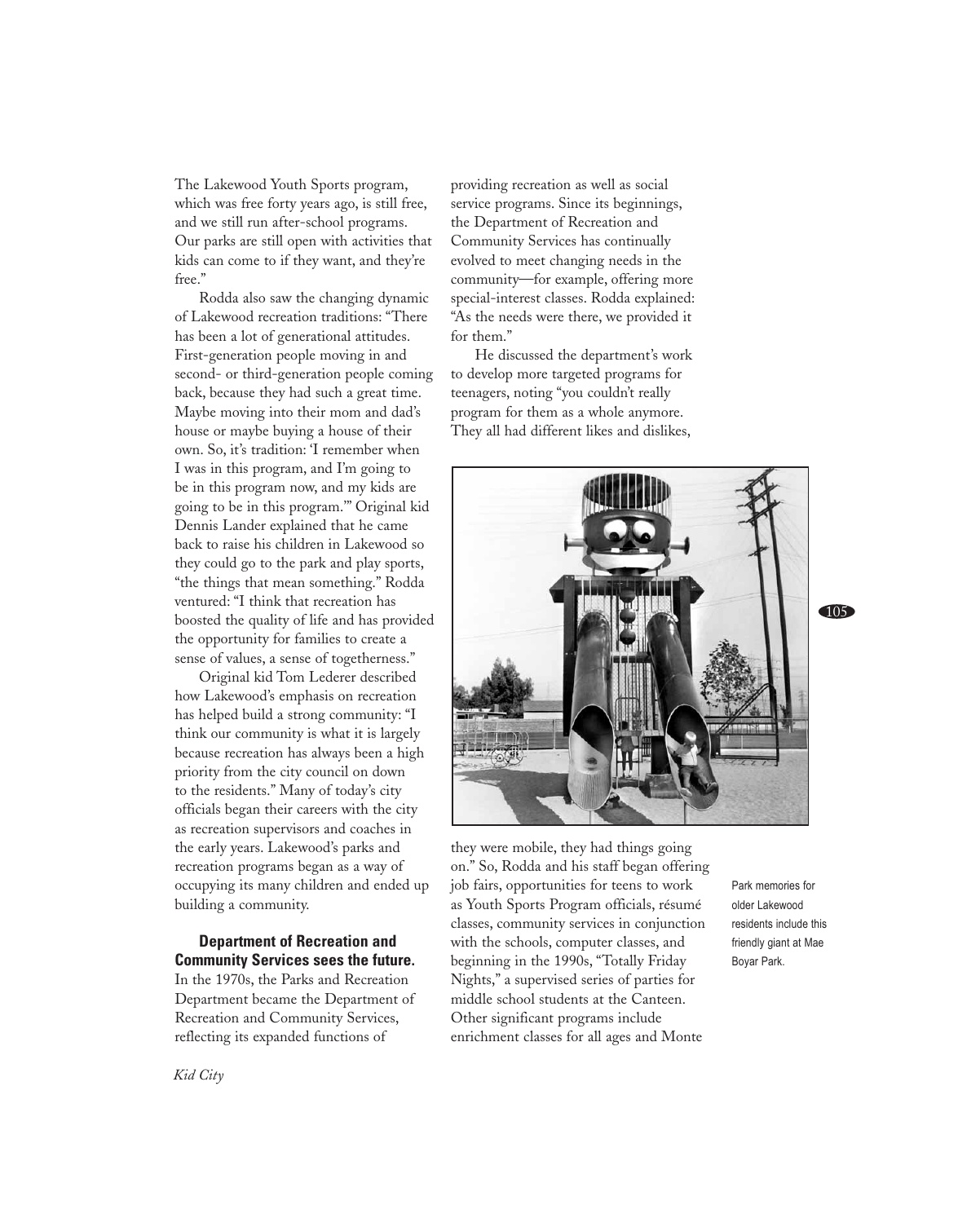Verde Day Camp, which provides an outdoor camping experience and daycare for children of working parents during the summer. Continuing its tradition of offering activities for the whole family, in 1987, the "Summer Concerts in the Park" series began, bringing Lakewood families and friends together to picnic and listen to live music performances.

As Lakewood's young families grew up, more young families moved in, but a significant number of the original residents decided to stay. To address the needs of Lakewood's growing senior citizen population, Lakewood's Department of Recreation and Community Services



Rynerson Park's fitness circuit is a popular destination for runners and joggers.

began many new programs. Resident Brigitte Richard noted Lakewood's many resources for seniors: "Lakewood takes care of even its senior citizens with the DASH transportation, the senior center, and the Meals on Wheels program-you just don't find that in other cities."

Beginning in the mid-1970s, the city and the Weingart Foundation developed community centers to provide social services for Lakewood's residents and especially for senior citizens.

In 1976, the William Burns Community Service Center, the city's first social services facility, was dedicated,

and in 1981, the Weingart Senior Center, Lakewood's first full-service senior center, was dedicated. The Burns and Weingart centers earned statewide awards for their excellence of design and operation in 1983. Both centers provide hot noontime meals, recreation classes and activities, social services, and events for seniors. To better meet the needs of the growing senior population, the Weingart Center was expanded in 1988 and renovated in 2001.

In 1976, the DASH program (Dependable Accessible Senior Handicapped transit) offering free transportation for elderly and disabled residents was begun. Lakewood also began specialized recreation programs for disabled youth in 1974.

Today, the Lakewood Youth Center ("the Canteen"), originally built for the community's teenagers in the 1950s, is now a multipurpose center that offers the popular "Totally Friday Nights" series of young teen dance and party nights. It's offered, at a nominal fee, to middle school age students (grades 6-8) who live in Lakewood or attend one of the Lakewoodarea schools.

Lakewood took recreation to the Web as part of the city's online infrastructure. Residents with Internet access can register for favorite classes online using the eCatalog service (www.lakewoodcity.org/ ecatalog). The system allows users to register for classes twenty-four hours a day, seven days a week, and enrollment is immediate. The city also began publishing an e-magazine for residents who want to keep up on the latest recreation news. There's even a city homepage for park sports league schedules. Registration packets, standings, and playoff schedules are also posted throughout the year.

In 2003, under the leadership of Director of Recreation and Community Services Director Joan Biegel, the city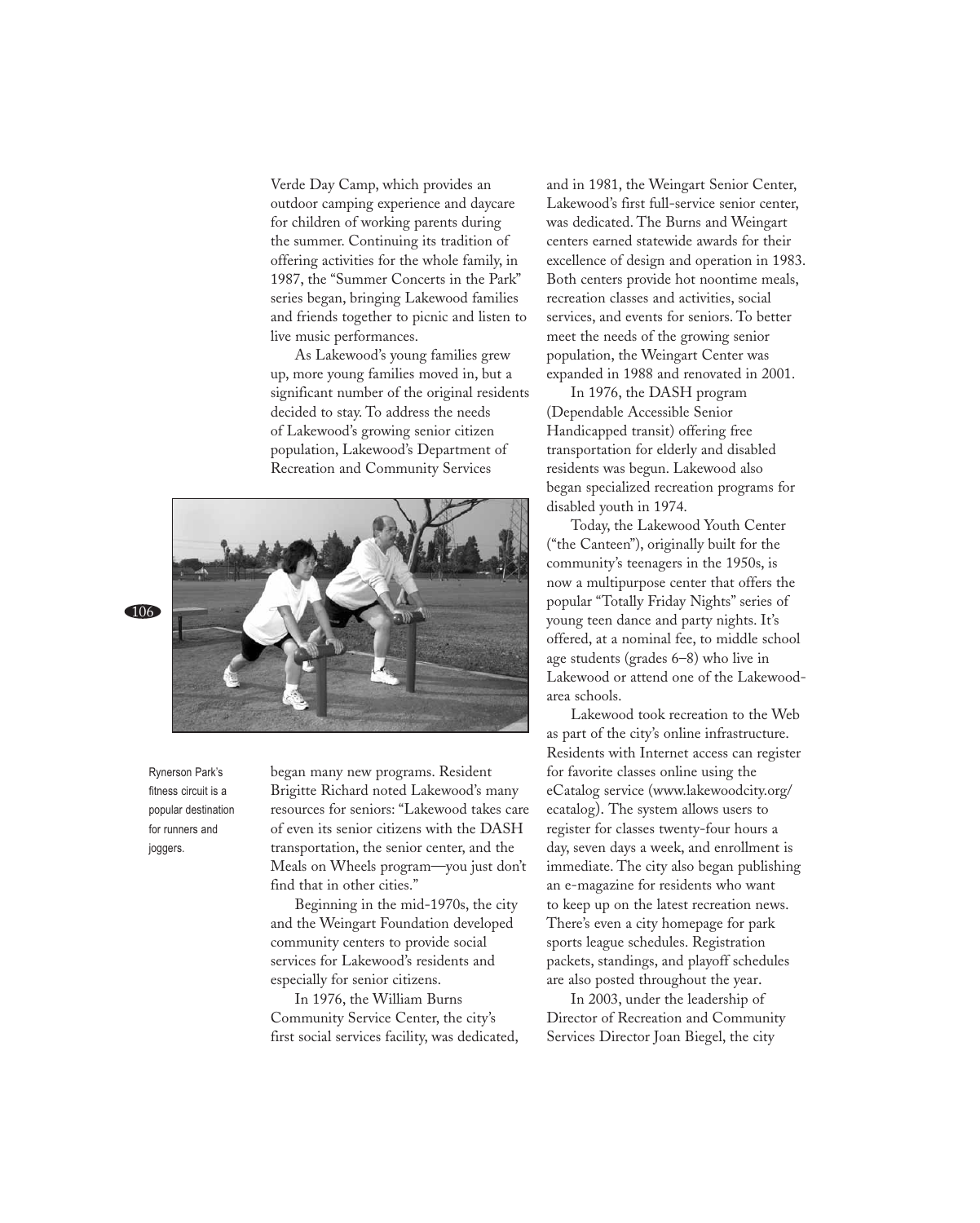began offering the After-School Activity Zone as a free drop-in program for schoolaged children and preteens.

### **A Closer Look: Pan American**

**Festival.** The Pan American Festival, Lakewood's annual celebration of international friendship with the countries of Latin America, exemplifies Lakewood's values of neighborliness and volunteerism. In 1945, two Lakewood Village neighbors and fellow Lakewood Lions Club members-Dr. Walter Montano, a former Bolivian consul, and Jesse Solter, a schoolteacher-shook hands over a backyard fence, pledging to begin a community program that would foster good relations with their Latin American "neighbors."

In 1945, as a result of Montano's, Solter's, and the Lions Club's negotiations with the Los Angeles County Board of Supervisors, Pan American Park-the first recreation area honoring Pan-Americanism in the nation-was dedicated, and an olive tree was planted to symbolize peace and friendship between the United States and the members of the Organization of American States.

In 1946, the Pan American Festival Association was founded, and the Lakewood Lions Club invited the Latin American Consular Association to a picnic in Pan American Park to celebrate the first anniversary of the park's dedication.

In 1948, the first Pan American Festival was held in Pan American Park (which was part of unincorporated Lakewood until it was annexed to Long Beach), and Mexico was the honored country. In 1949, the festival began the custom of honoring one of the countries in the Organization of American States, in alphabetical order, each year. In 1982, the festival began honoring all of the countries of Central and South America together

under the theme of Pan-American friendship.

The weeklong festivities kicked off with the El Comienzo luncheon (sponsored by the Greater Lakewood Chamber of Commerce), bringing together residents, business leaders, city officials, and the Latin American Consular Corps. The week's events included the Pan American Hostess and Queen contest (in which the hostess was a Lakewood girl and the queen was from the honored country), and the Consular Banquet and Ball, sponsored by the Lions Club and honoring the Latin American consuls, held at the Lakewood Country Club.



The festival finale was the Saludos Amigos parade, with dignitaries from the honored country leading the parade of floats, dance groups, equestrians, and marching bands. In 1979, the festival highlight became a three-day Pan American Fiesta, which replaced the Saludos Amigos parade.

There were also many other activities. The Lakewood Rotary Club and the Lakewood Kiwanis Club sponsored Spanish and English speak-off contests for high school students. The annual Pan American Poetry Contest was sponsored by the Orpheus Chapter of the California

The founders of the Pan American Festival-Dr. Walter Montano (left) and Jess Solter-ride in the Pan American parade in 1956.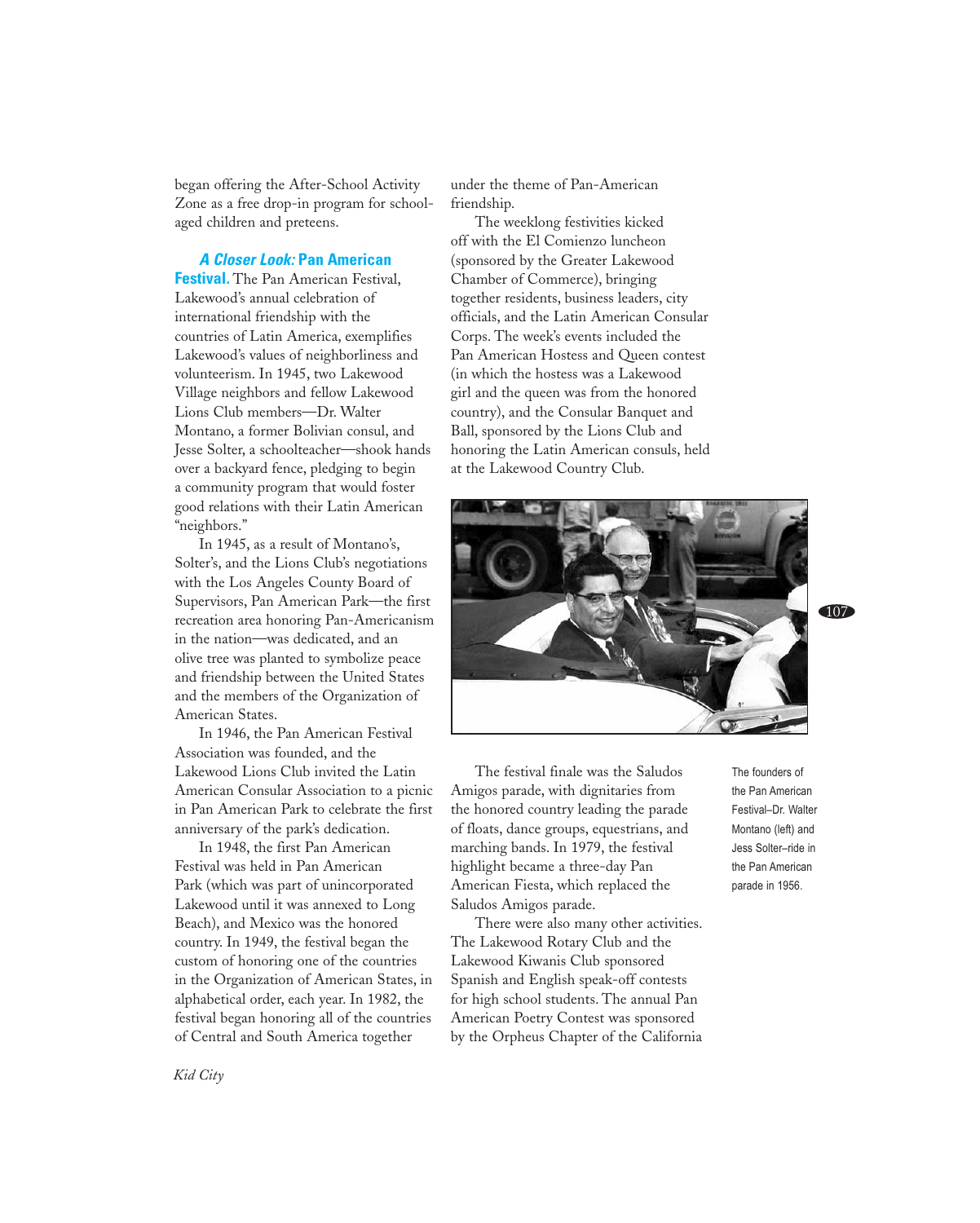Federation of Chaparral Poets.

The flag-exchange ceremony, one of the festival's oldest traditions, was begun in 1947 by Inez Lehman, a ninth-grade social studies teacher at Bancroft Junior High School (known as Lakewood Junior High School until 1955).

In the early years, the flag exchange was held in Pan American Park, and the ninth-graders at Bancroft marched in a procession dressed in the colors of the flag they carried. The ninth-grade students also studied the honored country's history and culture in school.

The festival became a communitywide project with nearly every community



Lakewood's festival is the only celebration outside of Washington D.C. to honor pan-American friendship.

organization participating in the celebration, as the 1967 Pan American Hostess Mary Jo Wagner recounted: "Every organization had something going on. And that's what made it unique, I think, was all that participation." The Pan American Festival organization, a group of civic-minded volunteers representing the community's local service clubs and businesses, planned and coordinated the festival during the year ahead.

The Lakewood Jaycees started "Operation Friendship," an exchange program in which a Jaycee from the honored country and his wife stayed in

a Lakewood Jaycee's home during the Pan American Festival Week. Original kid Margie Lehner Armstrong recounted that it was a "special day for us-I think the closest I ever felt with a sense of community was at the Pan Am days."

The spirit of Pan-Americanism in Lakewood continues, as reflected by Lakewood's Pan American Room at city hall, featuring a mosaic of the flags of the twenty-one nations in the Organization of American States. When Lakewood dedicated its first three parks in 1957, they were named for the Latin American heroes Simon Bolivar, José del Valle, and José de San Martin.

Today, Lakewood's tradition of celebrating Pan-Americanism continues. The annual Pan American Festival still kicks off each May with the El Comienzo Luncheon, followed by the three-day fiesta at Mayfair Park. The festivities include amusement rides, music and entertainment, and food, craft, community and cultural booths.

The Pan American Festival is the nation's only community festival of Pan-Americanism outside of Washington, D.C.

### **A Closer Look: The Lakewood**

libraries. In October 1937, Los Angeles County Librarian Helen E. Vogleson noted that discussions were taking place regarding the creation of a county library branch to serve the residents of a recently constructed housing community called Lakewood Village. Where there had once been only farmland was now a modest housing tract, replete with golf course and country club, developed by the Clark family and comprising approximately 150 families. Official library service to this unincorporated Lakewood community began in January 1938 with the opening of the Lakewood Village branch of the Los Angeles County Public Library.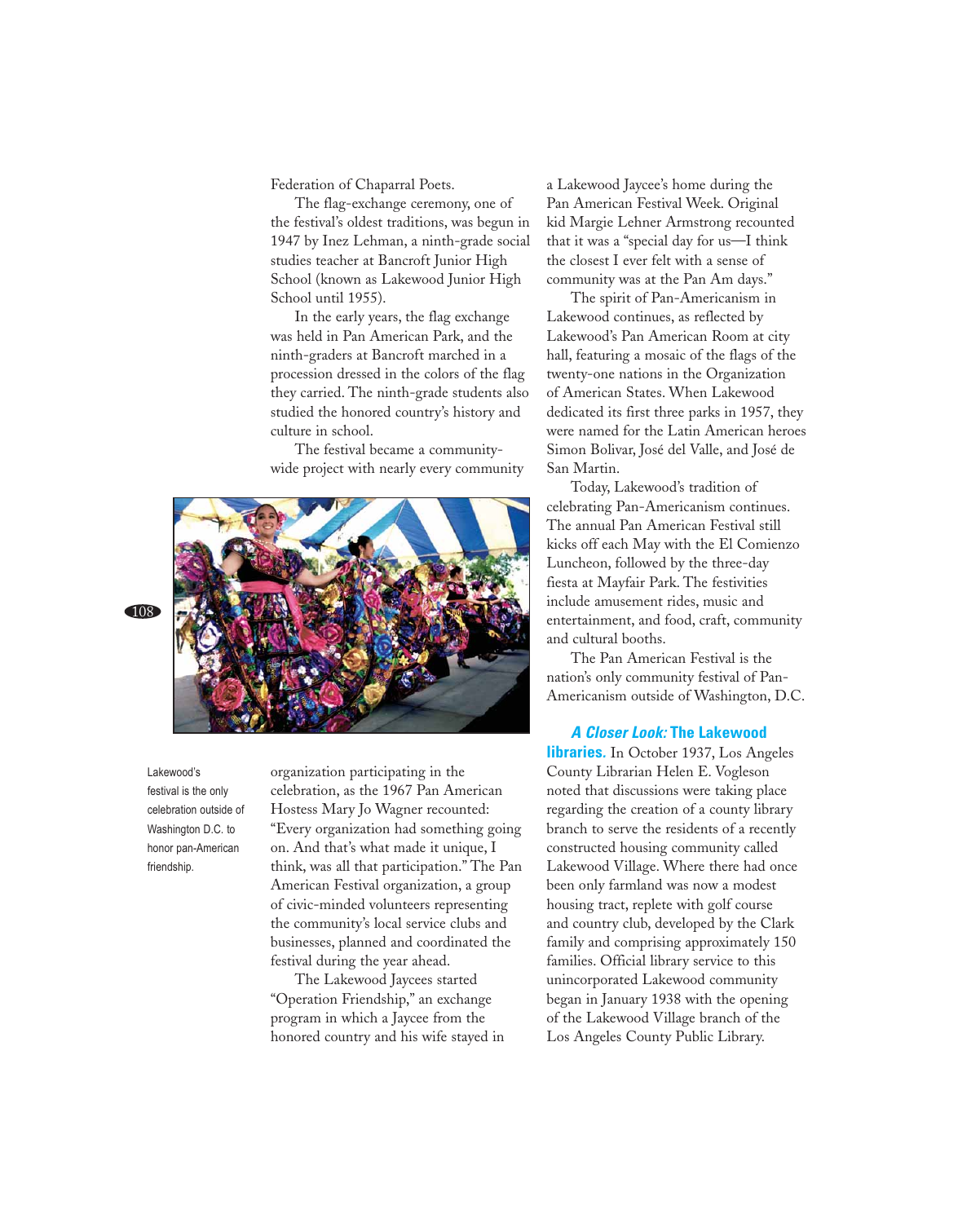The small storefront library, housed in a storeroom of 650 square feet and leased at 4152 Los Cerritos Diagonal (now Norse Way) for \$26 a month, contained 1,218 books upon opening. Jayne C. Hathcock was Lakewood's first librarian and she and the Lakewood Village branch served not only the residents of Lakewood Village but also the students who were now attending Long Beach Junior College (later Long Beach City College), which had opened its new campus at its present location of Clark Avenue and Carson Street in 1935.

Hathcock's tenure as librarian was short-lived, however, and she was replaced in 1939 by Minnie O'Toole, who was in turn succeeded by Thelma Bailey in 1943. By the time Nola Vredenburgh was appointed librarian in 1944, six years after the opening of the branch, it was clear that the community was growing and that the library had outgrown its small space. An addition to the building at Los Cerritos Diagonal was constructed and a greatly expanded library reopened in its original location on May 10, 1945, just days after the unconditional surrender of Germany and the declaration of victory in Europe signaled the end of World War II.

It was the ensuing postwar environment of the late 1940s and early 1950s that would see the phenomenal expansion of Lakewood. With the realization of the model city of Ben Weingart, S. Mark Taper, and Louis Boyar, whose Lakewood Park Corporation had purchased Clark Bonner's 3,500 remaining acres of land from his widow, Lakewood would make national history. The scope and vision of the country's first postwar planned housing development would eventually become the model for other cities nationwide, and by 1951, the population of the still-unincorporated Lakewood was 65,000 and growing. The rent of the building housing the

library, still the Los Cerritos Diagonal storefront, had risen to \$140 a month and in 1952, when Mildred A. DeLay replaced Vredenburgh as librarian, the Lakewood Village branch ranked as twenty-fifth in circulation of the county's libraries, beginning what would prove to be a consistently upward trend. By 1953, when Violet Bly succeeded DeLay, it was clear that in spite of expanded library hours and the addition of bookmobile service, the single Lakewood Village branch was no longer adequate to serve the residents of Lakewood. The small village of the late thirties had turned into the biggest subdivision in the United States.



A storm was brewing, however, and the years 1953 and 1954 would prove to be watershed ones, for both Lakewood and the library. The neighboring city of Long Beach had had its eye on Lakewood for some time and by August 1953, had begun the process of piecemeal annexations. Later the same year, Long Beach succeeded in annexing the portion of Lakewood that included the Lakewood Village Library, with the result that after December 31, 1953, the library would be absorbed into the Long Beach system and no longer a Lakewood branch of the Los Angeles County Library system.

Carnival rides light up the sky during the annual Pan American Fiesta.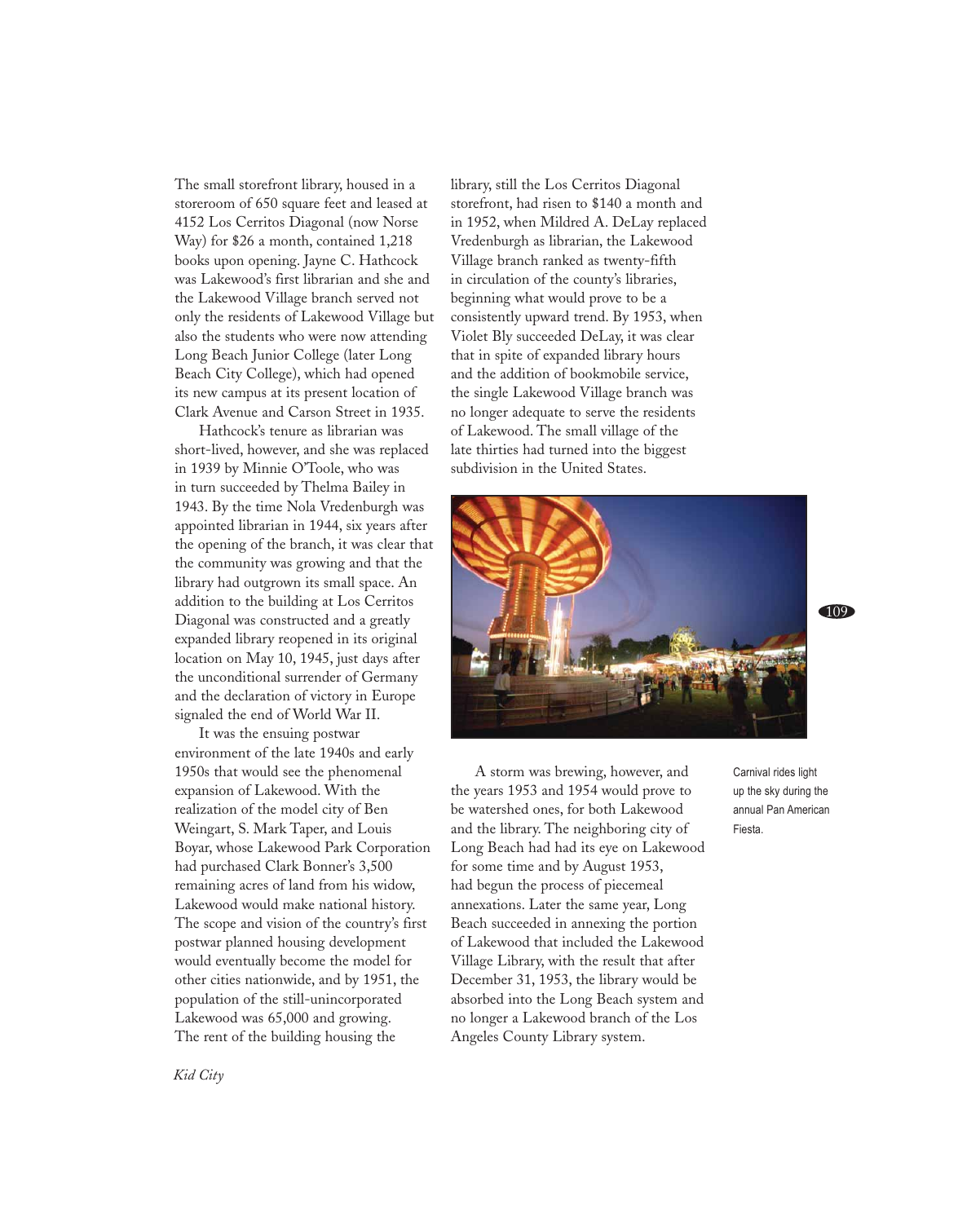Lakewood residents were not passively resigned to the annexation, however, nor were they quietly accepting the further eighteen or so annexations in the works by February 1954. In fact, in May 1953, a group of concerned Lakewood citizens had formed the Lakewood Civic Council (LCC) to guide the fight against annexation by Long Beach. This group, which included Jacqueline Rynerson, lawyers Angelo M. Iacoboni and John S. Todd, and teacher George Nye, Jr. among others, successfully thwarted further annexation efforts and went on to develop a plan for the incorporation and future of Lakewood. On March 9, 1954, Lakewood



Expansion and modernization of the lacoboni Library involved the county, the city, and community volunteers.

residents voted in favor of incorporation by a 2,600 margin and Lakewood, with an estimated population of 71,000, achieved cityhood under the "Lakewood Plan." The first of its kind, the plan allowed Lakewood to retain local control of its government, including the setting of policies and budgets, while contracting with Los Angeles County for existing services and remaining in existing special districts, like the county library district.

Indeed, one of the resolutions passed by the members of the first city council, who met for the first time on April 16, 1954, was number 37, requesting that

Los Angeles County provide library service to the new city, as they had before incorporation and before annexation of the Lakewood Village branch by Long Beach. Just as Lakewood's first city hall was in retail space rented from Lakewood Center, so was the new Lakewood branch of the Los Angeles County Library. Librarian Virginia Wertz supervised the opening of the 1,600-square-foot branch at 5048 Faculty Avenue on January 3, 1955, which would serve as the library until the planned city-county complex-which would include the library, sheriff's station, and health department office—could be completed.

Four years later, the Lakewood Civic Center complex was completed and the dedication took place on May 15, 1959. The new library at 5100 Clark Avenue, with 6,400 square feet containing 20,000 books and space for 15,000 more, was the largest in the Los Angeles County system at the time. In charge of the new facility was Letha Gramer, who was succeeded by Tom Toomey in 1962, under whose tenure Lakewood's first children's librarian, Marian Solace, was appointed in 1963. Circulation for the first year of service of Lakewood's civic center library, was 123,454 but it more than doubled to 273,000 the following year, and in 1962, the branch ranked number one in circulation in the entire Los Angeles County Library system. By 1964, more than 300,000 books were being borrowed through the Lakewood library. Sadly, this was also the year that Angelo M. Iacoboni died suddenly, and in 1965, the Lakewood City Council voted to rename and rededicate the library in honor of Lakewood's first mayor. The May 8, 1965, rededication ceremony included Mrs. Gloria Iacoboni's unveiling of a bronze bust of her husband, Mayor Iacoboni. Designed by Alice Littig Sims, the bust resides in the library to this day.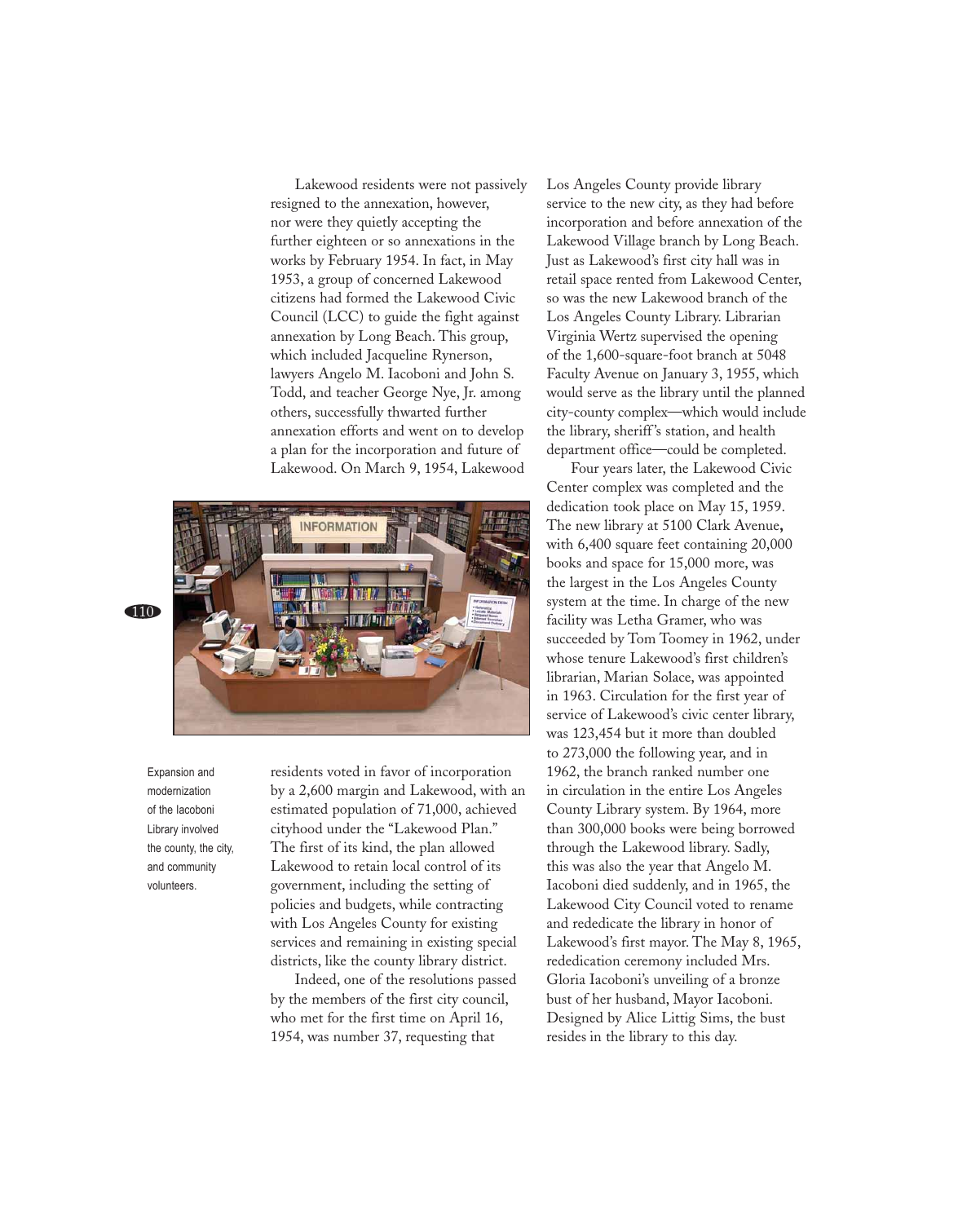The late 1960s and early 1970s would bring welcome additions. In the fall of 1968, City Clerk Jo Bennitt spearheaded the development of what would become, in 1972, the Friends of the Lakewood Libraries group, whose efforts to support the libraries of Lakewood has been of immeasurable benefit over the years and continues to be so today. October 1968 also saw the appointment of Helen Amestoy as head librarian. Both the Friends group and Amestoy worked tirelessly to promote the library and by 1969, a mere ten years after the opening of what was then the-largest library in the Los Angeles County system, it was clear that the library was no longer adequate to meet the needs of the Lakewood community. In June 1969, the Board of Supervisors approved a proposal for a new structure on Clark Avenue to replace the existing Angelo M. Iacoboni Library, which had remained one of the busiest libraries in the county system, regularly circulating more than 300,000 books annually. The new building, which would boast 24,500 square feet and be designed by the architectural firm of Williamson, Morris and Paige, was constructed for the contract cost of \$658,400. Also in the works was the construction of the George Nye, Jr. Library, named for one of Lakewood's city founders and the mayor of Lakewood when he died in office in 1971.

The year 1973 proved to be a banner one for Lakewood libraries. In February, the George Nye, Jr. Library, with Linda Saferite in charge, opened to the public, and the following month saw the reopening of the Angelo M. Iacoboni Library in its new location south of city hall. With a combined total of more than 100,000 volumes for both libraries and the Iacoboni Library designated as both a federal depository library (1970) and a state depository library (1973), Lakewood's libraries continued to adapt to the needs of the community. In 1978, the Iacoboni Library, with a circulation of 412,000, once again topped the other libraries in the Los Angeles County system. And in 1979, the year of Lakewood's twentyfifth anniversary, the city's libraries were further strengthened when a generous grant from the Ben Weingart Foundation resulted in a new facility, the Weingart branch, designed to replace the storefront Bloomfield Library in the eastern portion of Lakewood.

Throughout the 1980s and 1990s, the Lakewood libraries continued to



reflect the changes in the community in particular and society in general. It was the 1980s, after all, that saw the rise of videotape and the personal computer, both of which had an effect on Lakewood's libraries. By 1991, the Iacoboni Library, now under the supervision of Donna Walters, contained 221,000 books, 250 CDs, 675 videocassettes, and Apple IIe computers for public use. In addition, the holdings of both the Nye and Iacoboni Libraries now included more foreign language materials than before, a reflection of the growing diversity of Lakewood's population.

New technology connects library patrons with the countywide library system.